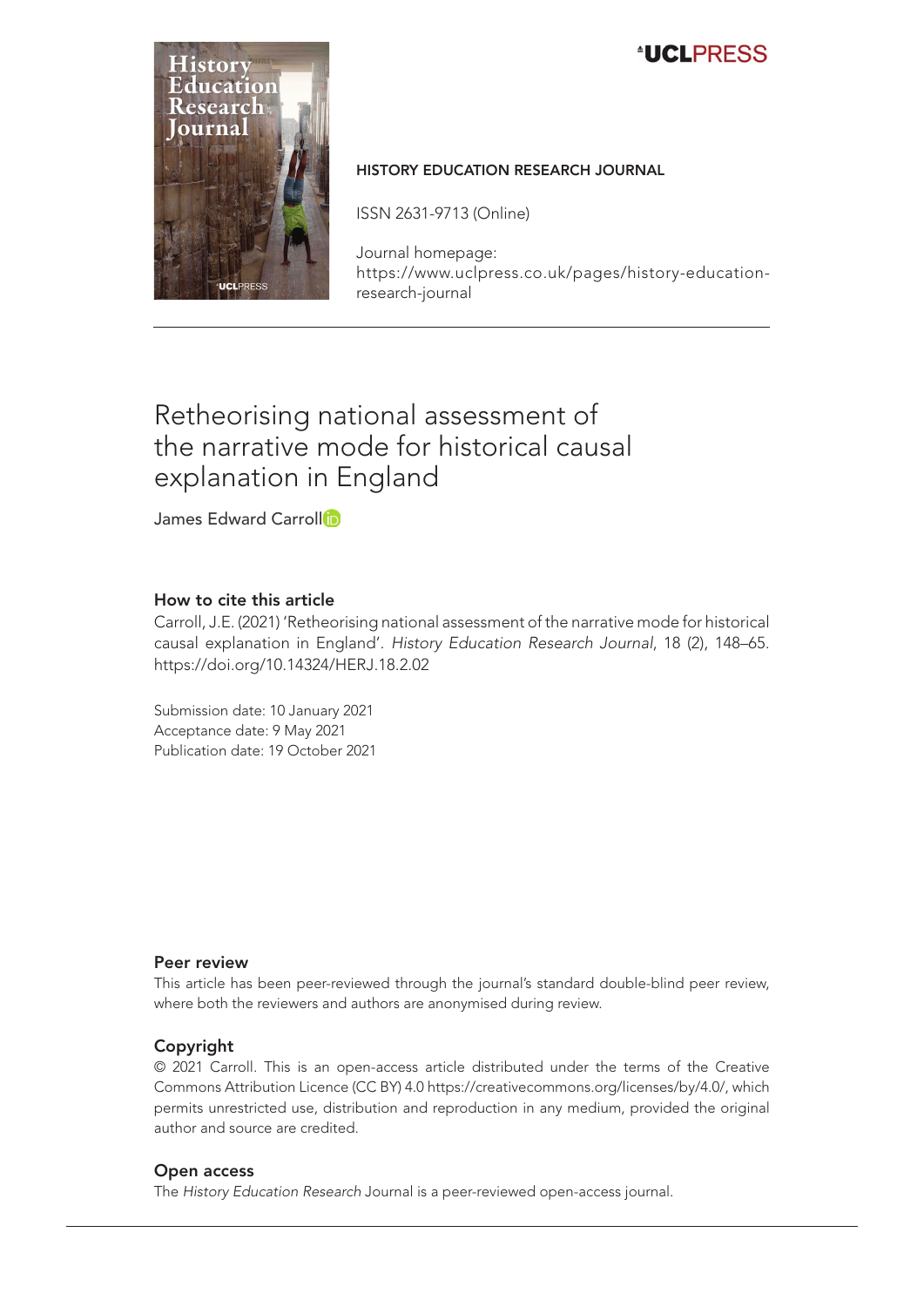# Retheorising national assessment of the narrative mode for historical causal explanation in England

James Edward Carroll\* – *Esher Sixth Form College and UCL Institute of Education, UK*

# Abstract

In history curriculum design in England, currently at least two loci of authority – the history teachers' 'extended writing movement' and the national awarding body Pearson Edexcel – present somewhat contrasting portrayals of the narrative mode for the purposes of historical causal explanation. Nonetheless, both loci suggest they are reappropriating academic knowledge for the purposes of secondary schooling in a fashion similar to what Basil Bernstein (1986) dubs 'recontextualisation'. As a practising history teacher, I provide a phenomenological critique of Pearson Edexcel's specifications for the national GCSE and A-level examinations from the perspective of the extended writing movement's realisation of the Bernsteinian model, with a specific focus on the narrative mode for the purposes of historical causal explanation. In order to characterise the status of historical narrative in the academic field of production, I draw on analytic philosophies of history, theories of history by practising historians and historical explanations from one historiography: the Salem witch trials. Finally, I make recommendations for future reforms in national history examinations in England: constant revaluation with reference to academic knowledge; the avoidance of specific yet unsustainable claims about the discipline of history generally; and the abandonment of a genre-led assessment in favour of an epistemology-led alternative.

Keywords: history, assessment, examinations, causation, narrative

# Introduction

In the last twenty years in England, a discourse related to students' historical writing has emerged which has been dubbed the English history teachers' 'extended writing movement' (Counsell, 2011: 65–6). While this label is necessarily imperfect, and members of the 'movement' may not recognise themselves by such a term, the term can be applied to a group which has been largely, although not exclusively, teacher-led, and which has independently developed approaches to improving students' extended written arguments (Carroll, 2019).

The discourse of the extended writing movement is not grounded in large-scale research regarding how students currently write or the efficacy of these history teachers' approaches. Instead, the movement's participants have predominantly undertaken curricular theorising. The researchers in this prominent discourse have been influenced to some degree by Basil Bernstein's (1981, 1986) model for the creation of pedagogic knowledge (Carroll, 2019; Fordham, 2016). For Bernstein, pedagogic knowledge arises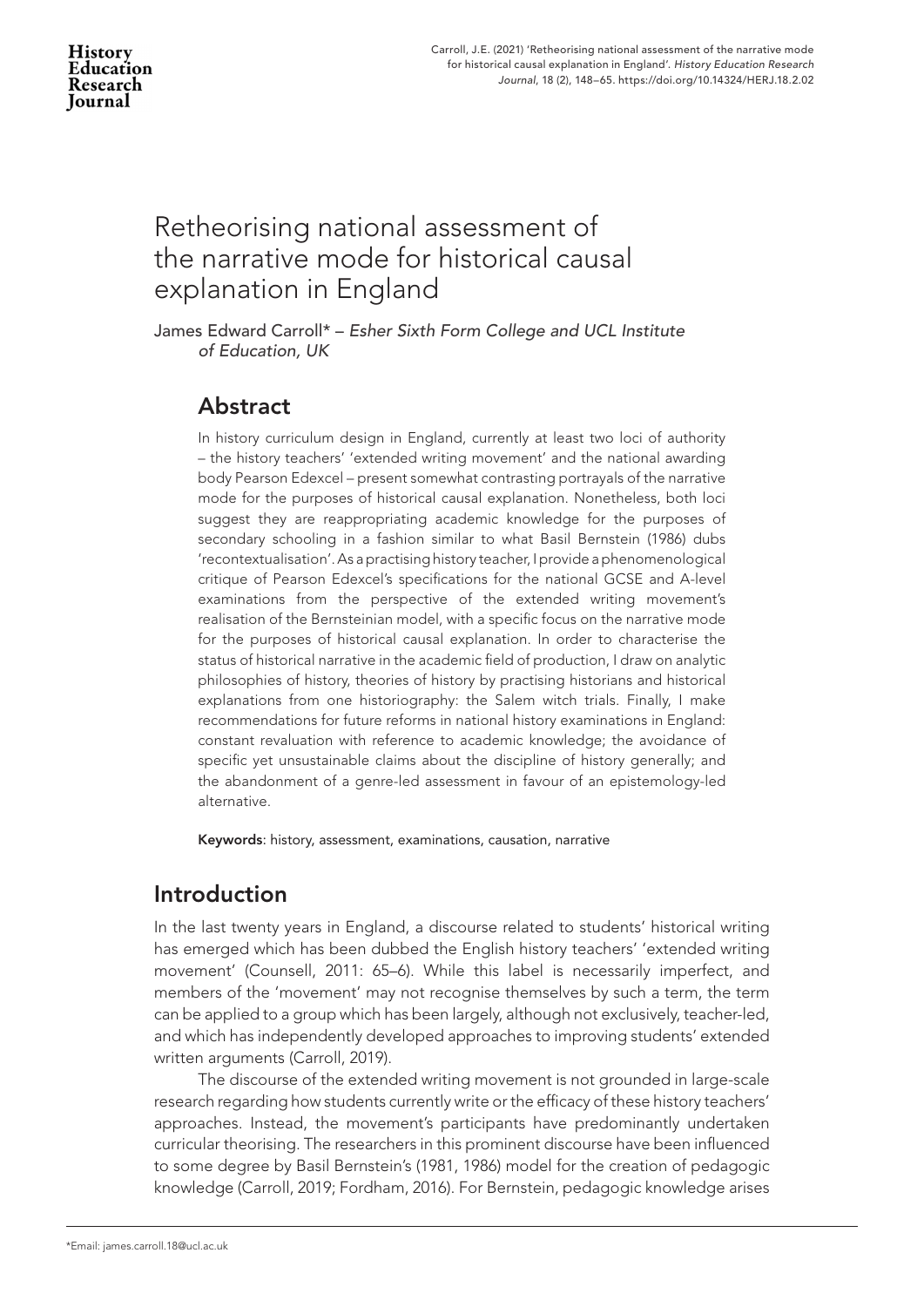from the actions of specialised agents in three distinct settings. New knowledge is created in the field of 'production', which usually occurs in academic contexts. In order to be practicable for the purposes of schooling, however, academic knowledge must be transformed into pedagogic knowledge and be de-located (the selective reappropriation of a part of the academic discourse from the field of production) and re-located. This process takes place within the field of 'recontextualisation'. The final field is that of 'reproduction', where a pedagogic practice takes place in schools (Bernstein, 2000: 113–14).

Although they do not refer to 'recontextualisation', at least one awarding body in England who provide qualifications for the national General Certificate of Education (GCSE) (ages 14–16) and Advanced Level (A level) (ages 16–18) imply that their specifications selectively reappropriate academic knowledge: Pearson Edexcel suggest that they provide 'A Level qualifications that encourage students to think like historians' (Pearson Edexcel, 2015a: 2).

In this article, I will provide a phenomenological critique of Pearson Edexcel's specifications for the national GCSE and A-level examinations from the perspective of the extended writing movement's realisation of the Bernsteinian model, with a specific focus on the narrative mode for the purposes of historical causal explanation. In order to characterise the status of narrative in the field of production, I will draw on analytic philosophies of history, theories of history by practising historians and historical explanations from one historiography: the Salem witch trials. In light of my critique, I will make recommendations for future reforms in national history examinations in England: constant revaluation with reference to the field of production; the avoidance of specific yet unsustainable claims about the discipline of history generally; and the abandonment of a genre-led assessment in favour of an epistemology-led alternative.

# Characterisations of narrative

'Narrative' was enshrined in the latest iteration of England's National Curriculum, with the government now expecting Key Stage 3 students during their compulsory secondary history education (ages 11–14) to 'create their own structured accounts, including written narratives' (DfE, 2013: 1). With the GCSE reforms first introduced in 2016, to achieve accreditation, awarding bodies were also obliged by the Department for Education (DfE) and the Office of Qualifications and Examinations Regulation (Ofqual) to include questions where students answer in the narrative mode (DfE, 2014: 6). According to Pearson Edexcel (2015b: 33–4), for example, 'the DfE criteria require students to be able to write narratives'. Similarly, a representative for Pearson Edexcel noted in a personal communication in April 2021, 'the approach to analytical narrative at GCSE was a DfE and Ofqual requirement and we had to ensure that our approach was in line with this'. These questions appear in Pearson Edexcel's Paper 2 Question 2, which begins with the formulaic genre-based question stem 'Write a narrative account analysing …', such as 'Write a narrative account analysing the key events of 1519–21 leading to the Aztec surrender' (Pearson Edexcel, 2021: 55). According to the awarding body, these reforms were, in part, influenced by the views of academic historians. For example, the representative for Pearson Edexcel noted, 'when developing our specifications we consulted with a number of historians and we feel our approach is suitable for helping students to develop the necessary skills to be successful in this field of study'. At A level, however, awarding bodies are not obliged to include 'Write a narrative account …' questions, and Pearson Edexcel do not.

In Pearson Edexcel's GCSE specifications, 'narrative' is presented in the following ways in relation to causal questions. First, 'narrative' – while it may causally explain –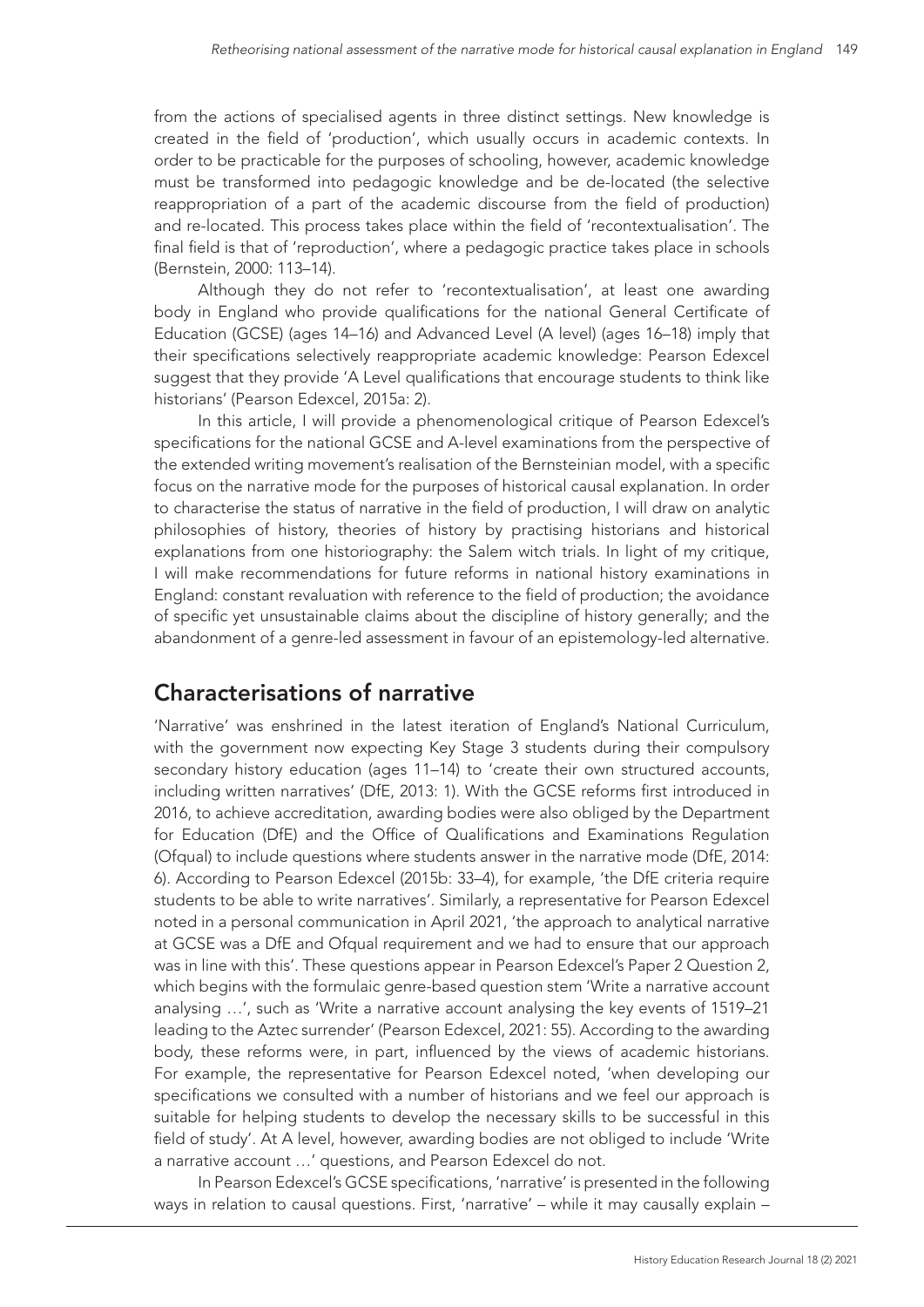is also portrayed as different from 'causal explanation'. The use of the genre-based question stem 'Write a narrative account analysing …', according to Pearson Edexcel, is to ensure that students can recognise that they must answer in a mode that is separate from 'causal explanation'. For example, Pearson Edexcel (2015c: 7) state that 'Paper 2 Q2 targets analytical narrative, as required by the DfE. This is clearly signposted in the question stem to ensure students don't confuse it with questions requiring causal explanation'. Similarly, the representative from Pearson Edexcel suggested that:

the key to a good analytical narrative response is the construction of a logical and coherent chain of events which analyses the links between the events in order to create a narrative with a start, middle and end that essentially explains what happened. Students should approach this *in a different way to a causal explanation*. [My italics]

Second, 'narrative' is valued less than causal 'explanation'. 'Write a narrative account …' questions are awarded only 8 marks, appreciably less than the higher-valued questions with 'explanatory' mode commands, such as 'Explain why …' (12 marks) and '"[Statement]" How do you agree? Explain your answer' (20 marks) (Pearson Edexcel, 2015c: 7–8). For example, the representative of Pearson Edexcel noted that their 'questions are appropriately ramped in terms of difficulty and the number of marks attached. For this reason, it was felt appropriate to assign 8 marks to the analytical narrative question.' Furthermore, although Pearson Edexcel do not explicitly state in their A-level specification details or assessment rubrics that causal essay questions cannot be argued in the narrative mode, in their examiners' reports, teachers are explicitly advised that candidates should 'avoid a narrative/descriptive approach; this undermines the analysis that is required for the higher levels' (for example, Pearson Edexcel, 2017: 35; 2018: 41; 2019a: 51). Such guidance implies that A-level examiners operate with the assumption that narrative is separate from 'analysis'. Furthermore, it suggests that 'narrative' is lower order, and therefore that the mode, a priori, denies students the ability to access the highest levels of the awarding body's mark scheme.

Third, demands that students adopt the narrative mode precede any epistemological considerations that students might make. Students at GCSE are commanded to 'Write a narrative account …' irrespective of the phenomenon to be causally explained. For example, Pearson Edexcel (2015b: 33–4) advise that 'the sample assessment materials indicate that the scope of a narrative may vary considerably in its chronology and that question wording may vary slightly, according to the narrative being sought'. 'Stimulus points', which are included in questions to act as 'signposts' for students as to what they may choose to include in their narrative, may be longterm, supra-personal and structural (for example, ideological conditions such as 'attitudes towards Mormons' (Pearson Edexcel, 2019b: 4)), or short-term individual actions (such as 'the actions of Nasser' (Pearson Edexcel, 2016: 166)). In short, students are commanded to write a narrative irrespective of the historical phenomenon being causally explained, the wording of the particular question or the student's particular argument.

Pearson Edexcel see their portrayal of narrative at GCSE as being influenced, in part, by the theorisation of some participants in the extended writing movement who, since the turn of the century, have sought to rehabilitate narrative as a mode of causal explanation (Carroll, 2019). For example, the representative of the awarding body noted that 'at GCSE the analytical narrative question was introduced as a brand new [*sic*] requirement in the last reforms because the History community felt that it was an under-appreciated skill'. Nonetheless, for the extended writing movement,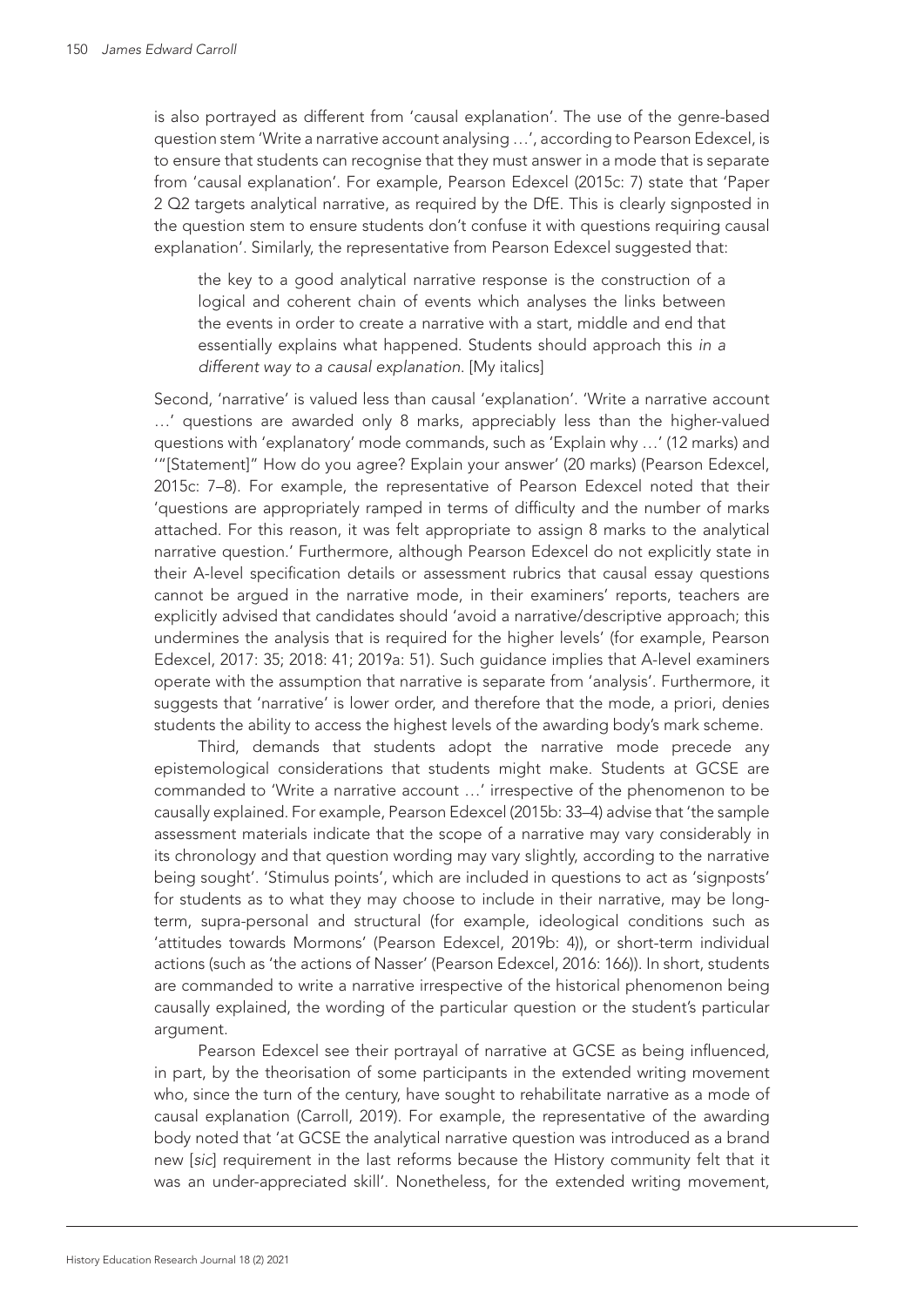the separation from, and attribution of lesser value to, the narrative compared to the 'analytical' mode is often not as pronounced as for Pearson Edexcel. Here, I have drawn on a definition of 'analytical mode' common in the field of production: a written mode which distils a historical phenomenon into constituent non-chronological parts, often by selecting the most significant, abstracted causal 'factors' that led to a specific consequence (Barzun and Graff, 1985; Black and MacRaild, 1997; Munz, 2006; Stone, 1987; Tamura, 2011). Using this definition, the analytical mode maps more neatly on to the genres that Pearson Edexcel expect students to employ in answer to causal questions with stems such as 'Explain why …' and '"[Statement]" How do you agree? Explain your answer', rather than those with the stem 'Write a narrative account analysing …'.

Particularly starting with Byrom (1998) and Lang (2003), a number of representatives of the history teachers' extended writing movement have questioned the dismissive manner in which the narrative mode has been deemed to be a 'lowerorder skill' (Hawkey, 2006: 1; for example, Foster and Goudie, 2019; Gadd, 2009; Kemp, 2012; Rodker, 2019; Worth, 2014). Lang (2003: 8), for instance, railed against the portrayal of 'mere' narrative by some teachers, examiners and policymakers, noting that 'it is difficult to think of any subject which so consistently and illogically denigrates its own central activity in the way that school history disregards and even penalises narrative'. For Lang (2003) and some other representatives of the extended writing movement, narrative is the main mode for causal explanation that academic historians employ, and it is highly explanatory, argumentative and interpretative. From such perspectives, which situate school history in the context of the public knowledge of academic scholarship, portrayal of 'narrative' as a foundational, lower-order skill are problematical. The majority of the ensuing history-teacher curriculum theorisation in this vein, however, has been at Key Stage 3 (ages 11–14). A possible reason for this imbalance may be the manner in which narrative has been portrayed by awarding bodies. Such portrayals may place restrictions on teachers – who otherwise might wish to employ academic historical writing as their cognate of success – because of a fear of damaging their students' achievements in national examinations.

# A phenomenological approach to competing loci of authority

In history curriculum design in England, therefore, there are at least two competing loci of authority – the discourse of the extended writing movement and the awarding body Pearson Edexcel – which suggest, with varying degrees of explicitness and selfawareness, that they are 'recontextualising' the academic discipline of history. Despite such commonly stated aims, however, their respective visions of 'recontextualised' historical knowledge in the field of production in some cases differ from one another. Thus far, there has been little explicit discussion regarding the epistemological, practical and ethical challenges that the history curriculum designer encounters when confronted by influential yet somewhat contradictory recontextualising loci such as these.

I approach this issue from the perspective of a practising history curriculum designer adopting a phenomenological perspective (Gadamer, 1976; Heidegger, 1962; Macfarlane, 2003; Merleau-Ponty, 1962; Silverman, 1984; Spielberg, 1982; Van Manen, 1997). Phenomenologists stress the pre-understandings that interpreters bring to phenomena. In order to reflect on my lived experience of planning, teaching and assessing recontexualised historical causal arguments, in some respects I sought to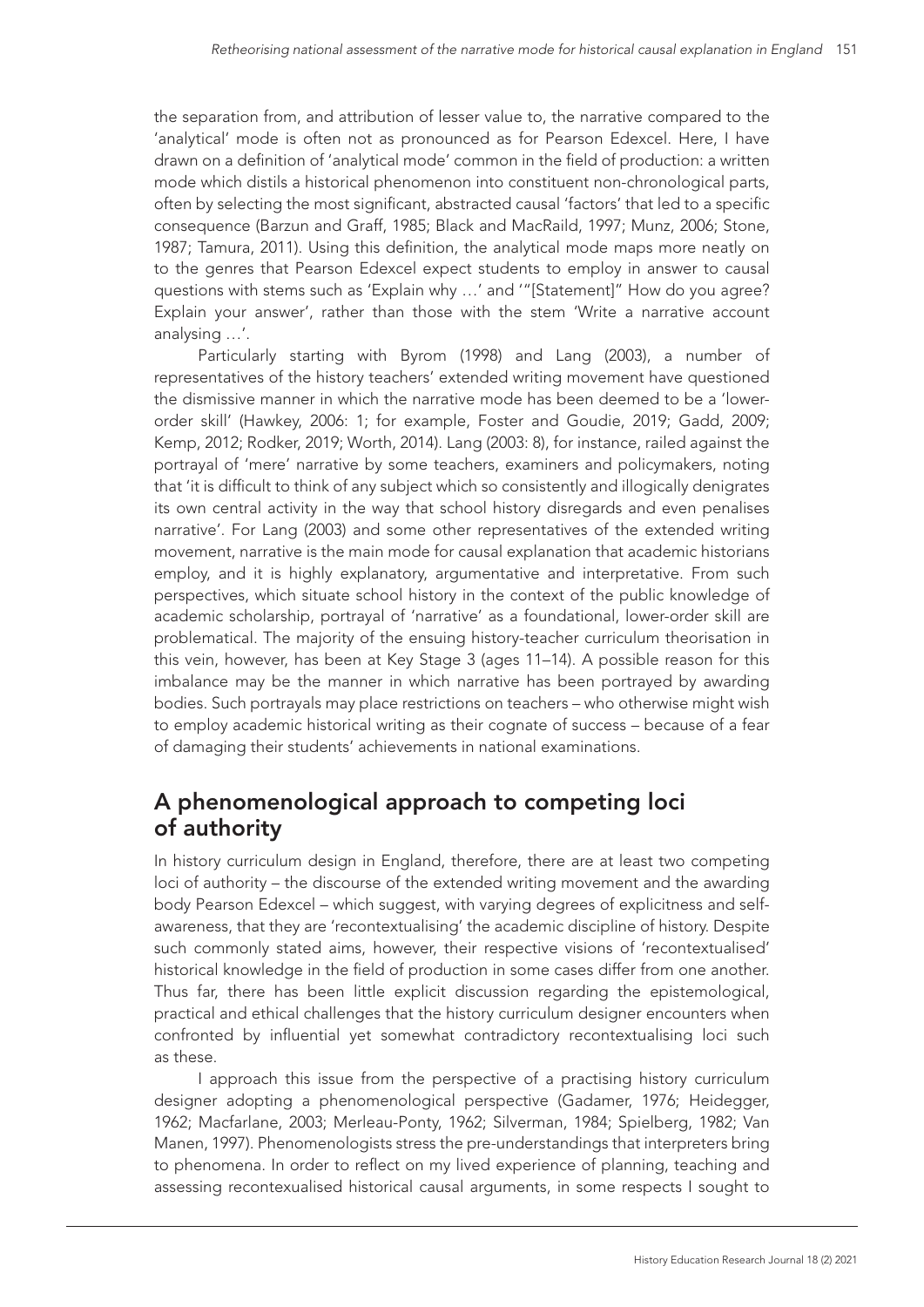push aside certain preconceptions regarding narrative that might limit my potential for (re)interpretations (Bryman, 1988; Counsell, 2009; Husserl, 1931; Marton, 1986; Palmer, 1969; Wolff, 1984). Such acculturation can result in deep-rooted and widespread reification: the confusion of 'the sense we make of things' with 'the way things are', and therefore the privileging of certain meanings to the exclusion of others (Crotty, 1998: 58–9). For example, existing concepts pertaining to historical causal explanation promoted by Pearson Edexcel appear to have possibly overly reduced, distorted or displaced the rich reality of historical causal explanation in the field of production that they are intended to describe. In some cases, the concept in the field of reproduction may even have substituted that from the field of production, perhaps leading to a situation for teachers 'living on top of a culture that has already become false' (Ortega y Gasset, 1958: 100). This trend may therefore also apply to some of the terminology in secondary history education: either in that such terminology has lost its original meaning in the field of production, or in that it has failed to adapt with changing meanings in academic history.

### Disagreement in field of production regarding historical narratives

In terms of how and why historical inquiries should be conducted, in the field of production the discipline of history is extremely pluralistic, context-dependent and subject to change over time because of a lack of commonly agreed canons of knowledge, substantive objects of study, technical methods, theories and approaches (Black and MacRaild, 1997; Jordanova, 2000; Lambert and Schofield, 2004; Mabbett, 2007; Maza, 2017; Megill, 2007; Tosh, 2006). As the historian and theorist of history Mary Fulbrook (2007: 7) argues, 'the very plurality of approaches in history suggest there is in fact no single disciplinary approach'. For instance, the issue regarding the status of historical narrative for the purposes of causal explanation provoked the fiercest debate in analytic philosophy of history in the later twentieth century, with little consensus emerging (Carr, 2008; Dray, 2006; Roberts, 2001). As Ritter (1986: 279–82) notes:

… since the 1950s the issues surrounding the relationship of history and narrative – the art of storytelling and story forms – have been closely interwoven with the debate over the nature of historical explanation. The question has been approached in a wide variety of ways, and no consensus has thus far emerged.

In debates regarding historical narrative in both the fields of production and reproduction, much hinges on how 'narrative' is defined, with different definitions presupposing certain portrayals of the mode. Broadly, most appear to agree that narrative is a mode which involves the 'organisation of material in a chronologically sequential order, and the focusing of the content into a single coherent story, albeit with subplots' (Stone, 1987: 74–5). The defenders of narrative, however, tend to distinguish between what Walsh (1958) dubs 'plain' and 'significant' narratives. According to Hewitson (2015), much of the denigration of narrative stems from a failure to distinguish between the two. While the 'plain' narrative aims solely to 'give a description of facts restricted to a straightforward statement of what occurred', the 'significant' narrative aims 'to make clear not only what happened, but why it happened too' (Walsh, 1958: 480; Atkinson, 1978; Munz, 2006; Stanford, 1998). 'Significant' narrative is subject to empirical refutation; constructed rather than repeated; question-focused; purged of irrelevance (where the unanimously agreed criterion for relevance is the production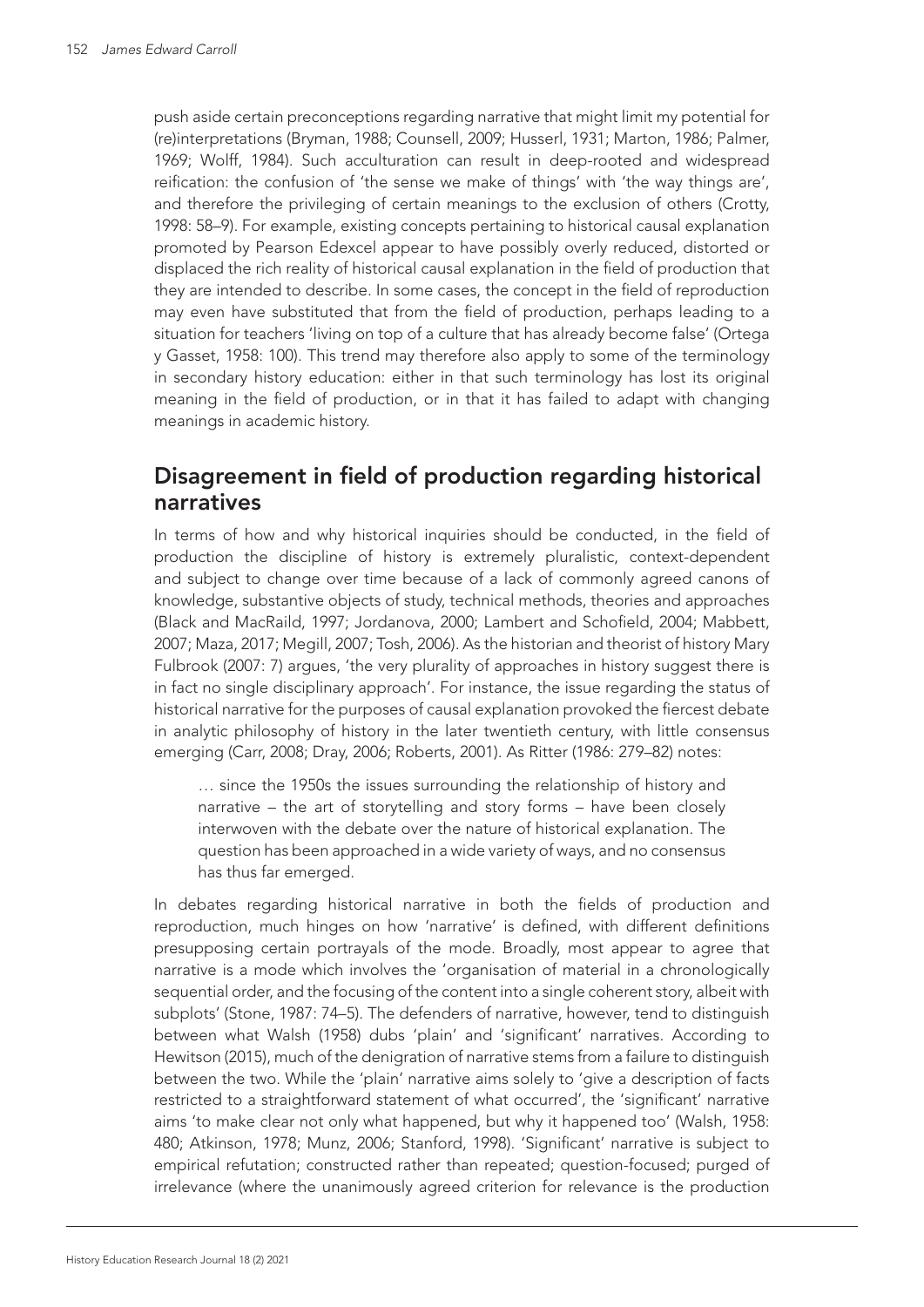of a satisfactory explanation of change); and provides new perspectives on previously asked questions, or answers new questions (Carr, 2008; Fulbrook, 2007). According to Hewitson (2015: 139), narrative 'in this restricted sense is the main form of causal, historical explanations'.

The extended writing movement and – to a certain extent in their GCSE specifications – Pearson Edexcel appear to view 'narrative' in a way congruent with the 'significant' definition. The representative from Pearson Edexcel, for instance, suggested that their:

… new question type is not simply a requirement to deploy knowledge of the period and say what happened. The stem for the question is not 'Write a narrative account' but 'Write a narrative account analysing…' ensuring there is a clear distinction between narrative and description.

Accordingly, a 'good historical narrative' 'seeks not only to describe what happened, but also to find connections and make sense of events so that there is analysis of why events unfolded in the way they did'. Nonetheless, Pearson Edexcel's portrayal of 'narrative' at A level appears to align more closely with the 'plain' definition, while at GCSE level the narrative mode is depicted as different to, and less explanatorily valuable than, 'causal explanation' in the analytical mode.

The panoply of views in the field of production presents a problem for the recontextualising history curriculum designer. If the designer attempts to recontextualise the academic analogue of history in such a way as to present principles to students that are universally true for all historians, the principles risk being so broad as to be pedagogically banal. Alternatively, if the recontextualiser attempts to be too specific, they are liable to misrepresent the fundamentally pluralistic nature of the historical discipline, which permits a variety of causal explanatory models (Megill, 2007). The latter approach might 'run the risk of freezing historical explanation in a kind of Procrustean bed that would present a glaring contrast with the present remarkable pluralism in the practice of explanation' (Van den Braembussche, 1989: 1).

### The 'eclipse of narrative': Narrative as non-explanatory and lower order

For a history curriculum designer, there is some, albeit limited, scope to reconcile certain restrictions enforced by Pearson Edexcel with the academic cognate of history at a particular historical moment. Regarding narrative, Pearson Edexcel's particular model of causal explanation appears congruent with those which were especially popular among historians influenced by positivism and/or social scientific methodologies in the mid twentieth century – which presented narrative as a discrete, less explanatory, lower-order mode. This is not to say that the awarding body are consciously adopting such a model, but only that a model similar to that which was popular among certain historians in the mid twentieth century is now apparently being presented to students as paradigmatic of the discipline writ large in the twenty-first century. In the case of certain aspects of Pearson Edexcel's current examination specifications in England, therefore, the Procrustean-type processes discussed above appear, in some respects, to have already occurred.

'Anti-narrativism' – exemplified by interpretative frameworks particularly receptive to social-scientific methodologies such as Marxism, the French *Annales* school, Freudian psycho-history and cliometrics – became so influential that by the 1970s that it warranted, according to some observers, becoming paradigmatic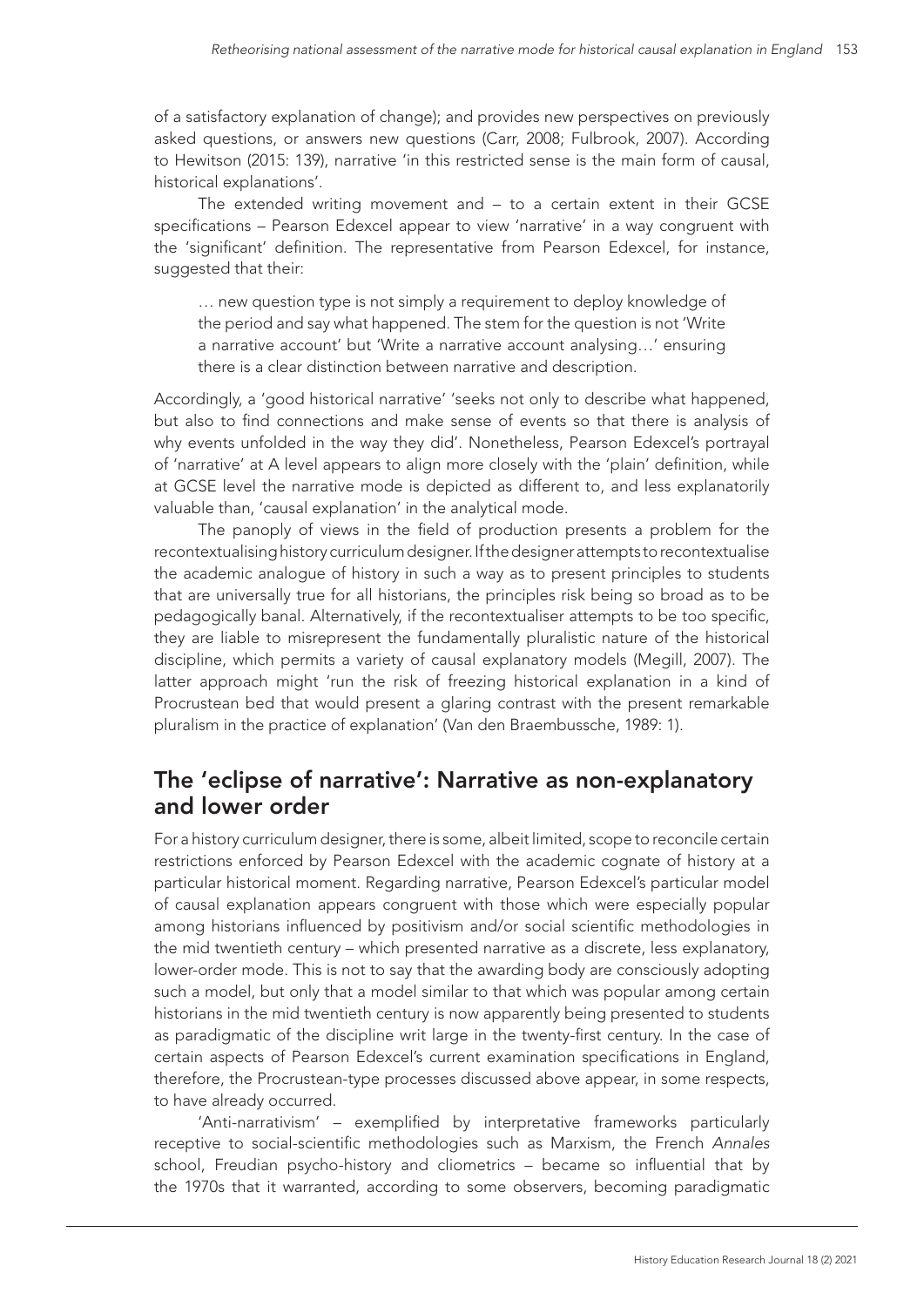orthodoxy (Barzun and Graff, 1985; Black and MacRaild, 1997; Munz, 2006; Stone, 1987; Tamura, 2011). Indeed, Ricoeur (1984: 95–6) dubbed this period as 'the eclipse of narrative'. Such critics of narrative, therefore, tended instead to recommend the 'analytic' mode (Furay and Salevouris, 2000; Roberts, 2001). Many anti-narrativists attacked the narrative mode for only being able to answer perceived unproblematic explicatory *what* and *how* questions, and not higher-valued explanatory *why* questions (Carr, 1986; McCullagh, 1969). As Roth (1988: 2) noted, in the positivist view, 'there exists a prima facie distinction between narratives and the standard form of a proper scientific explanation'. Such anti-narrativists, therefore, helped create a view that narrative inherently lacked explanatory power. Atkinson (1978: 136) observed, for example, that anti-narrativism led to 'the not uncommon belief that analytical history is explanatory in a higher degree than narrative'. More broadly, the 'anti-narrativists' helped create a perception that narrative was, in essence, lesser order. Megill (2007: 87–8), for instance, noted that such critiques contributed to 'the prevalent suspicion that narrative *as such* is epistemologically defective' [emphasis in the original].

This type of 'analytical' explanatory mode is particularly exemplified in the historiography of the Salem witch crisis in historians' writing in the 1970s and 1980s (Demos, 2008; Harrison, 2004). During this period, influential works by academics such as Demos (1970, 1982), Boyer and Nissenbaum (1976) and Karlsen (1989) explored 'the psychological, social and economic dimensions of the witchcraft crisis. Many have employed a number of social scientific techniques from a variety of disciplines, notably sociology, anthropology and psychology' (Gragg, 1992: 209). Accordingly, all of these works eschewed an overall narrative structure, with *Salem Possessed* by Boyer and Nissenbaum (1976) being indicative. Boyer and Nissenbaum (1976: 1–22) began their book with a separate narrative prologue of 'What happened in 1692'. The majority of the rest of the work, however, is divided into chapters which each focus on supra-personal preconditions that underlay the Salem witch crisis. These include the inability of local institutions to settle Salem Village's disputes; growing class tensions between an increasingly prosperous mercantile class in the east of Salem Village and the traditional agrarian class in the west; and growing factionalism in Salem Village led by the Porter and Putnam families. According to Greven Jr (1974: 513–14), by drawing on evidence 'ignored by narrative historians', Boyer and Nissenbaum (1976) were able to 'understand the experiences and patterns of life which preceded and undergirded the events of 1692'.

#### The 'revival of narrative': Narrative as explanatory and higher order

Pearson Edexcel's devaluing of narrative and its separation from causal explanation are, however, harder to justify if one looks at a different sample of historical causal explanation from the field of production. Narrative's strongest defence has come from philosophers who argue that the mode itself inheres an autonomous mode of historical explanation which owes little or nothing to the explanatory methods from other disciplines such as the social sciences (for example, Gallie, 1964; Renier, 1950). For example, Roth (1989: 459) claimed that:

… rather than attempting to look beyond conventions of narrative, perhaps the proper strategy is to insist that it is these very conventions which do the work of explanation. In this respect, narrative conventions are constitutive of historical practice and determinative of historical explanation.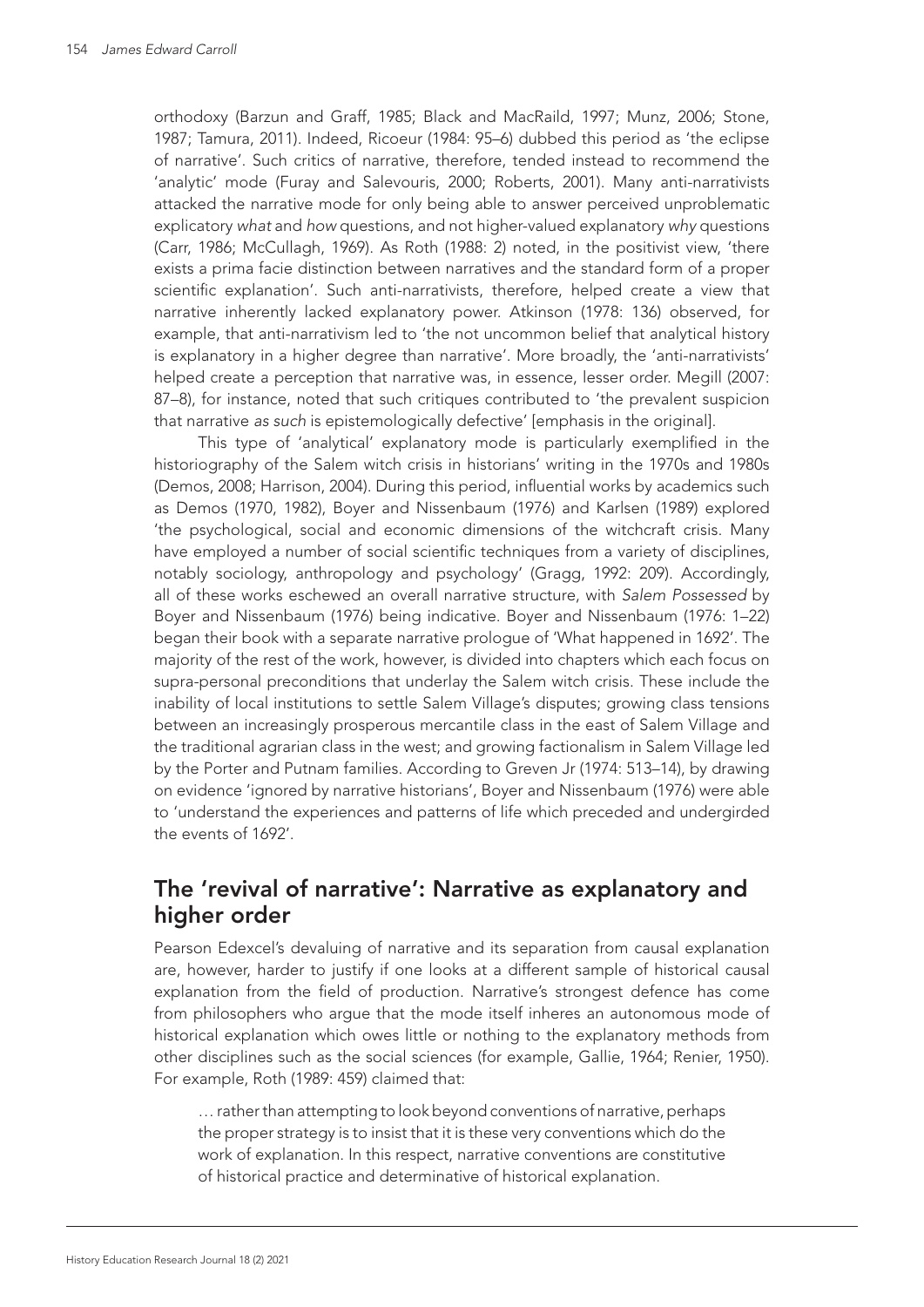A pronounced example of the claim that the narrative mode itself inheres causal explanation comes from White (1978, 1999). Influenced by narrative theory in literary studies, White suggested that causal explanation at the macro level is regularly achieved through prefiguration, 'emplotting' the historian's perceptions of evidence into already widely understood narrative modes such as tragedy, romance, satire and comedy. For White (1973: 7), the historian achieves explanation as 'a sequence of events fashioned into a story [that] is gradually revealed to be a story of a particular kind'. Accordingly, for historians such as Munslow (2007: 38), 'if a history is emplotted as a tragedy, it is "explained" as a tragedy'.

In surveying such trends in analytic philosophy of history, the historian Geoffrey Roberts (2001: 3) went so far as to argue that by the twenty-first century:

… the defenders of narrative history were competing on much more equal terms with the continuing advocates of non-narrative, structuralist history. Indeed, among the philosophers, the ground had decisively shifted in favour of the so-called narrativists – those who considered that what was distinctive about the discipline of history was its storytelling character.

A similar 'revival of narrative' is visible among practising historians who theorised about history in the later twentieth century, particularly among historians who tended to favour individualist, action-based ontologies (for example, Stone, 1979; Elton, 1989; Hexter, 1972). From this perspective, narrative better explains phenomena that the 'analytical' mode necessarily marginalises, such as human intentions and actions (Black and MacRaild, 2007; Clark, 2013; Mabbett, 2007; Roberts, 2001; Turner, 1999); and chance, contingency and unintended consequences (Roberts, 1996). 'Nowadays', according to Roberts (2006: 203), 'talk about the value of narrative as a mode of explanation and understanding is ubiquitous in both academia and public discourse'.

In the historiography of the Salem witch trials in 1692, we encounter stark evidence of the 'revival', with a number of narratives of the crisis being published to coincide with the tricentenary of the trials (for example, Hoffer, 1996, 1997). In surveying the literature on the Salem trials at this time, for example, Demos (2008: 207–8) recognised a surge of 'narrative retellings of the trial sequence', a view substantiated by the books of the 1990s being titled as 'stories', such as those by Le Beau (*The Story of the Salem Witch Trials*, 1998), Hill (*A Delusion of Satan: The full story of the Salem witch trials*, 1996), and Rosenthal (*Salem Story: Reading the witch trials of 1692*, 1993). Similarly, Gragg (1992: ix) argued in the narrative mode in order to achieve, in his view, greater causal explanatory power by highlighting the importance of human agency in the trials:

I have adopted a narrative style that presents the events in chronological order. Within that framework, I have focused on the impact that individuals' decisions had on the outcome of events. This is an old-fashioned approach, one based on the belief that history is first and foremost a good story.

Far from being dismissed as being less explanatory, many of these works were judged explanatorily successful by the historians' peers precisely because of their narrative mode. Reviewing Gragg's (1992) book, Gildrie (1993: 640–1) suggested that 'There are distinct advantages to such an approach' because 'lack of interest in the nuances of individual character and choice is precisely why so many social science explanations, however clever, almost always seem abstract and clumsy'.

Furthermore, some in the field of production argue that chronological ordering can explain in a way that the analytical mode forbids (for example, Lowenthal, 1997;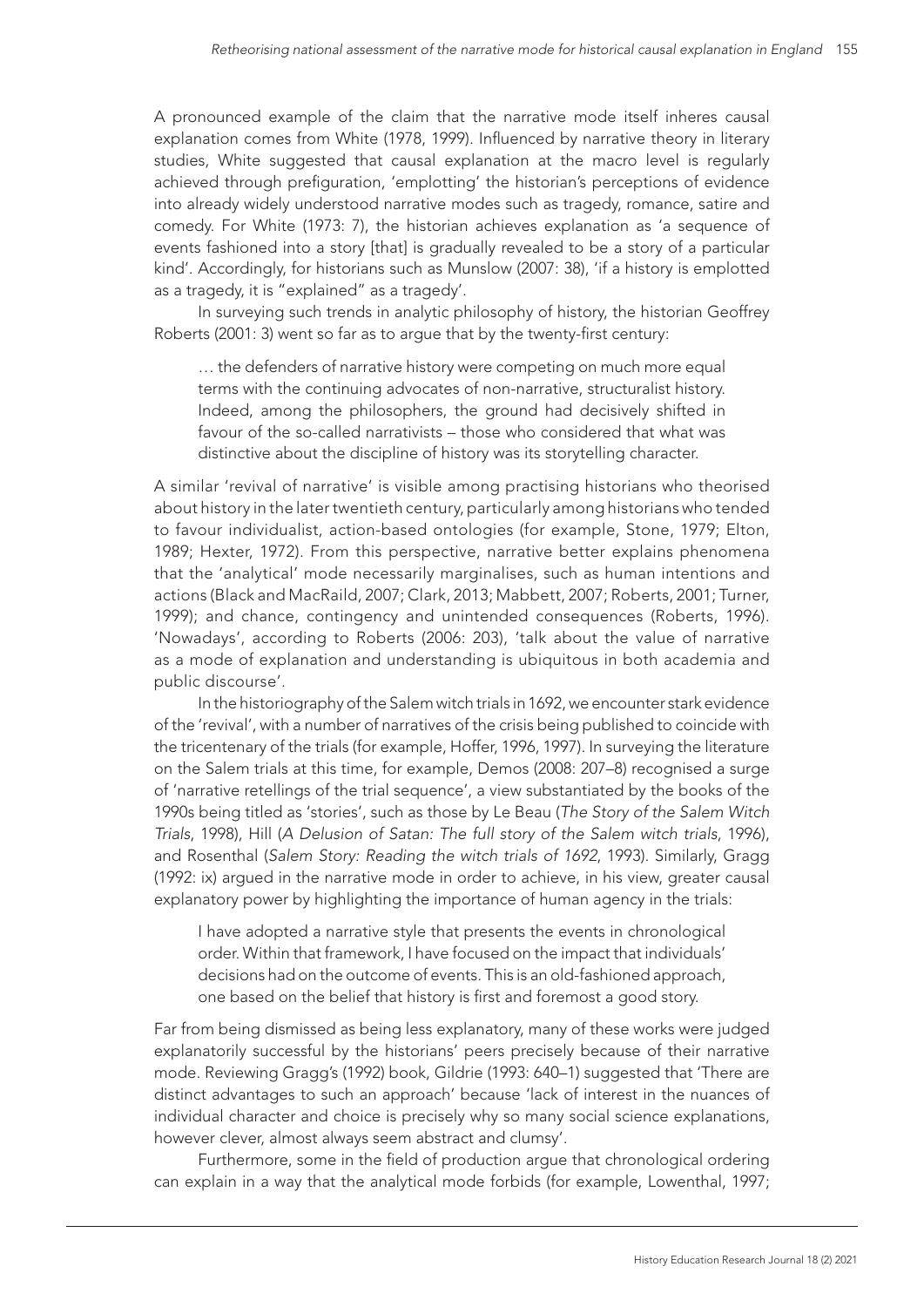Atkinson, 1978). In such views, narrative is the best mode for emphasising change over time – a distinguishing characteristic of historical explanation compared to some other disciplines (Furet, 2001; Munz, 2006; Stanford, 1994, 1998). Tuchman (1981: 70), for instance, argued that when events 'are arranged in a sequence as strictly as possible, down to the week and day, sometimes even time and day, cause and effect which may have previously been obscure will become clear'.

We find evidence of the explanatory power of chronology in the historiography of the Salem witch trials when MacKenthun (1995: 257) praised Rosenthal's *Salem Story* (1993) for piecing:

… together 'elements of the narrative' in order to reveal a 'comprehensible tale', but also something like a 'developmental logic' of the Salem case. Taking on board the sociological theories of Boyer, Nissenbaum, and Karlsen, he also criticises their inability to grasp the complexity of the phenomenon. Rosenthal's own well-researched and sceptical 'reading' presents both a good (detective) 'narrative' and, in spite of his disclaimer, an implicit theory. Both are convincing due to the transparent organisation of the book, which discusses the development of the trials along the interrelated cases of each execution date.

MacKenthun (1995) praised Rosenthal's (1993) chronological structure for providing explanatory insight that had not been accessible to historians such as Boyer and Nissenbaum (1976) who employed the 'analytical' mode.

A further facet of the 'revival of narrative' has been some historians' emphasis on the difficulty of historical narrative, at least in its 'significant' guise (for example, Barzun and Graff, 1985; Lang, 2003; Marius and Page, 2007). Turner (1999: 302), for example, noted that:

… some advocates of what are now fashionably regarded as more sophisticated modes of scholarship seem to believe that producing an accurate narrative of past events that accounts for their causes is child's play, a simple task unsuitable for great minds. But anyone who has ever undertaken the taxing task of reconstructing a complex chapter of past happenings knows how naïve that notion is.

Indeed, some in the field of production have suggested that it is the analytical mode which encourages simplistic, stratified and monocausal explanations compared to narrative, which has more scope for interconnectivity and multicausality (for example, Elton, 1989; Fischer, 1970; Hexter, 1972; Stone, 1987). Stanford (1998: 104–5), for instance, asked 'when the parts have been examined, how can they be shown to fit together into the living whole that constitutes history?' Similarly, in the historiography of the Salem witch trials, Ray (2015: 13) deliberately narrated *how* the Salem witch trials occurred, rather than explaining *why*, in order to causally explain them and to avoid oversimplification:

This book, then, not only concerns the history of the Salem witch trials but it also lays bare some of the challenges of writing that history. It focuses on how the witch trials unfolded and less on the question of why, which is more limiting and often results in a simplistic verdict of a single cause. The Salem witch trials are not a 'cold case' to be solved but a tragedy to be investigated in all of its complexity of who, what, where, when, and how.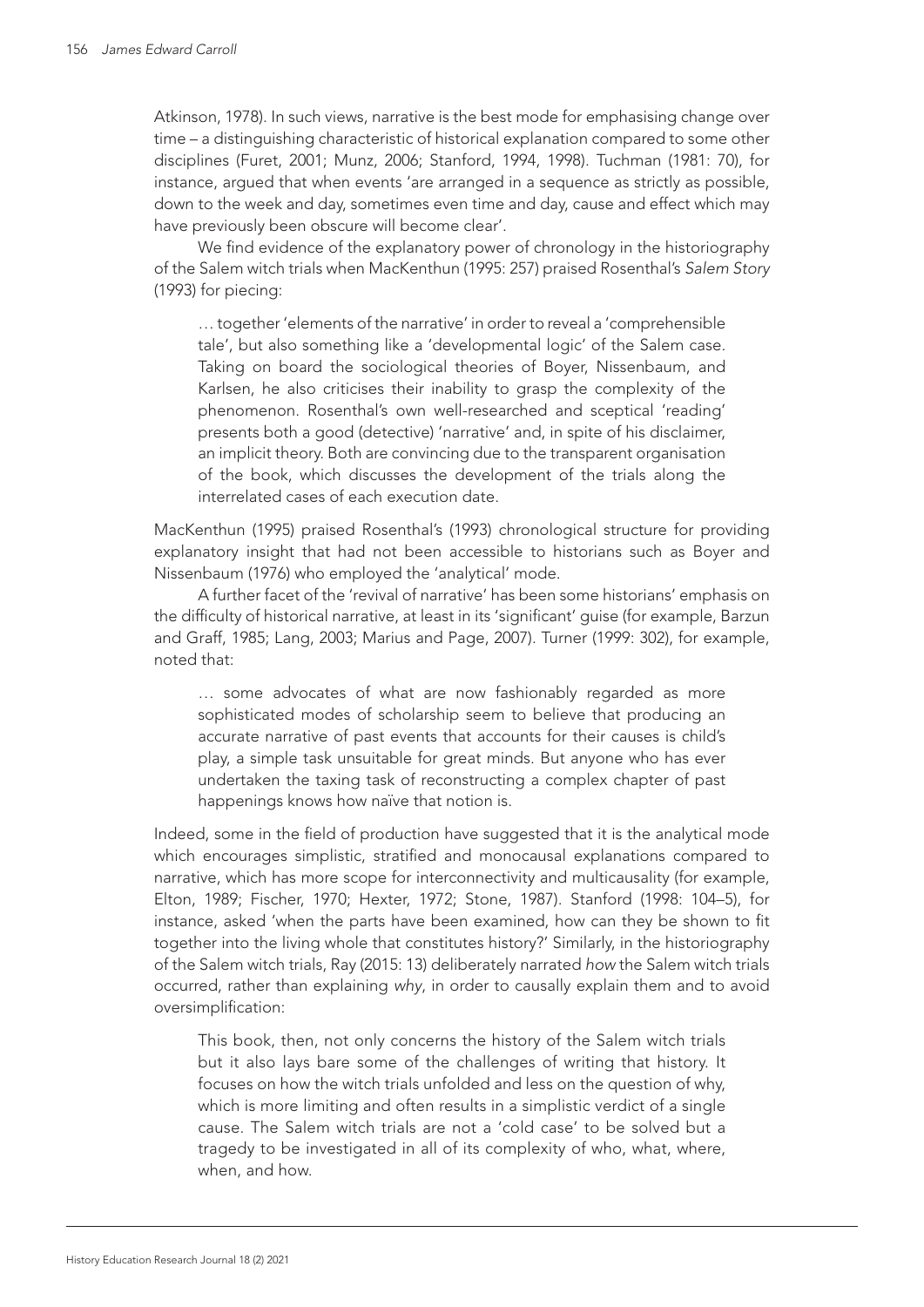# Explanatory ecumenicism

Despite Pearson Edexcel's most recent examination specifications in England attributing lesser value to narrative and separating it from causal 'explanation', a consensus in the twenty-first century has not been reached in the field of production regarding the 'best' mode for historical causal explanation. The exclusivist, positivist claims of the mid twentieth century that history can only be causally explained in the 'analytical' mode currently do not appear tenable. Similarly, exclusivist claims that historical explanation can only be argued in the narrative mode have also drawn strong criticism (for example, Fischer, 1970; Goldstein, 1976; Helo, 2016; McCullagh, 1969). In the field of production, the failure of either anti-narrativists or revivalists to score a decisive victory has led to a current state of pragmatic ecumenicism regarding modes in historical causal explanation. Stone (1987: 75), for instance, argues that:

… history has always had many mansions and must continue to do so if it is to flourish in the future. The triumph of any one genre or school eventually always leads to narrow sectarianism, narcissism and self-adulation, contempt or tyranny towards outsiders, and other disagreeable and selfdefeating characteristics.

The irresolution of the debates regarding the importance of historical narrative for historical causal explanation in the field of production has had three corollaries of importance for the recontextualising history curriculum designer. First, in contrast to Pearson Edexcel's genre-based assessment, which actively restricts candidates from employing more than one mode, an ecumenical recognition now exists in the field of production that, when causally explaining, historians should not restrict themselves in this way (for example, Furay and Salevouris, 2000; Megill, 2007; Roberts, 2001, 2006; Stone, 1987; Tamura, 2011). Maza (2017: 197), for instance, has noted that 'while a majority of popular histories remain wedded to a traditional narrative form, most academic works engage, analytically, in a little of this and a little of that'.

For example, the sole adoption of one mode has been criticised by some historians for failing to enable the historian to argue the interrelationship between structural conditions and occasioning human actions (for example, Marwick, 2001). Accordingly, in order to enable explanation of causal interactivity, some historians advocate employing a 'synthesis' of modes (Burke, 1993: 237). Tosh (2006: 156) encapsulates this view:

The truth is that historians need to write in ways that do justice to both the manifest and the latent, both profound forces and surface events. And in practice this requires a flexible use of both analytical and narrative modes: sometimes in alternating sections, sometimes more completely fused throughout the text. This is in fact the way in which most academic historical writing is carried out today.

A second consequence of the irresolution of this debate, and in direct contradiction to Pearson Edexcel placing lesser value on narrative responses, has been a growing acceptance in the field of production that it is impossible to argue that either the 'narrative' or 'analysis' modes are inherently higher order. By the twenty-first century, Roberts (2001: 2) was arguing that:

… narrative history is a legitimate form of knowledge, at least on a par with other approaches to the study of the past, and constitutes a discipline as theoretically and philosophically sophisticated as any other in the human and social sciences.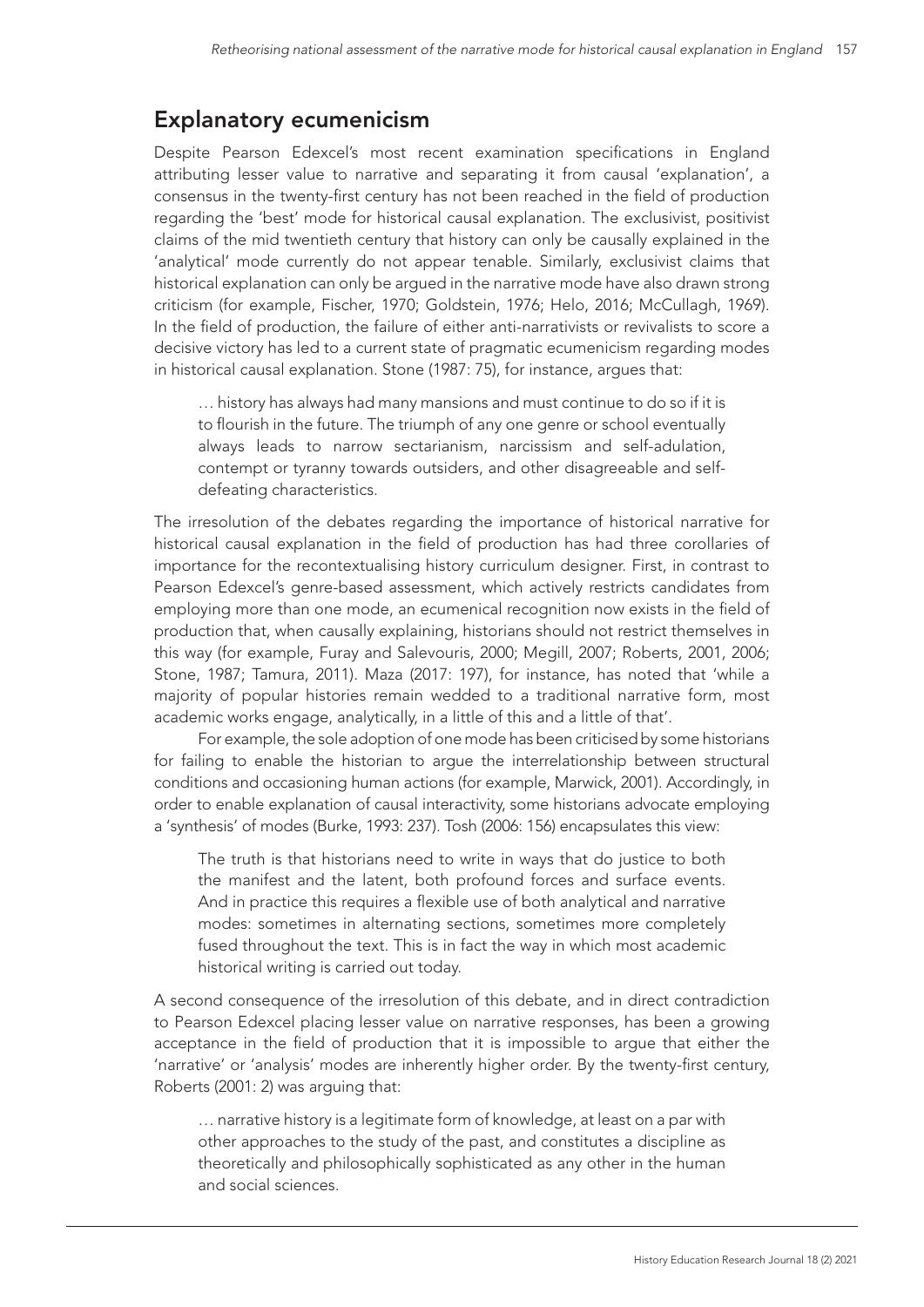Finally, in contrast to Pearson Edexcel's use of genre-based command verbs such as 'Write a narrative account' being imposed on long-term and structural causal phenomena, in the field of production a pragmatic recognition has emerged that the historian's explanatory mode should not be an a priori decision, but should instead be based on epistemic criteria. Such criteria may include the particular question being asked, the interpretative framework being employed, the substantive topic under investigation and the argument to be made (Carr, 2008). Goldstein (1976: 142–3), for example, noted that:

It cannot be reasonable that the essential nature of the discipline is defined by the literary form in which its results are conveyed rather than by the kind of inquiry it is. That so many serious writers think that that is exactly how history is to be characterised is precisely the mark of how far conceptual analysis and the elucidation of modes of discourse have managed to submerge real epistemology.

In other words, for many historians, the choice of explanatory mode is a reaction to the type of phenomena that they are attempting to causally explain (Elton, 1989; Gaddis, 2002). For Stone (1987: 74–5), 'narrative is a mode of historical writing, but it is a mode which also affects and is affected by the content and the method'. Exclusive use of either mode in historical causal explanation – factorial analysis or narrative – has been critiqued in the field of production for being reductionist, because particular modes are said to have greater explanatory power in different sub-disciplines of history. According to Tosh (2006: 154), for instance, 'the political sphere … appears to lend itself so well to narrative' because political historians generally emphasise the importance of human agency as opposed to structural conditions. Accordingly, Atkinson (1978: 136) has argued for question-relativity when selecting modes because, in his view, 'the truth surely is that some questions require narrative, others analytic answers'.

Furthermore, because the same historical phenomenon can have different causal questions asked of it, which can be answered by employing different interpretative frameworks, a historian's choice of mode may be argument-driven: for example, to stress the relative causal importance of structural conditions vis*-*à*-*vis human actions or vice versa (Fulbrook, 2007). In other words, while a certain causal inquiry may lend itself to a particular mode, this relationship is not deterministic. The historian's mode can itself represent an argumentative decision. As Marius and Page (2007: 56–7) point out:

… keep in mind that argument, in the sense of developing a thesis, is fundamental to all the modes in writing history essays. The modes overlap, and you may use all of them in a single essay; certainly we have in our own writing ... when you write an essay, try to determine which modes will best advance your argument.

### Conclusion and recommendations

As Maton and Muller (2007) note, limits exist in terms of Bernsteinian recontextualisation. These limits depend on 'evaluative rules' that ensure that pedagogised artefacts in the classroom continue to bear relation to their parent knowledge in the field of production (Maton and Muller, 2007: 28–9). Once the recontextualised artefact becomes too far divorced from its academic antecedent, it ceases to be the same subject. Furthermore,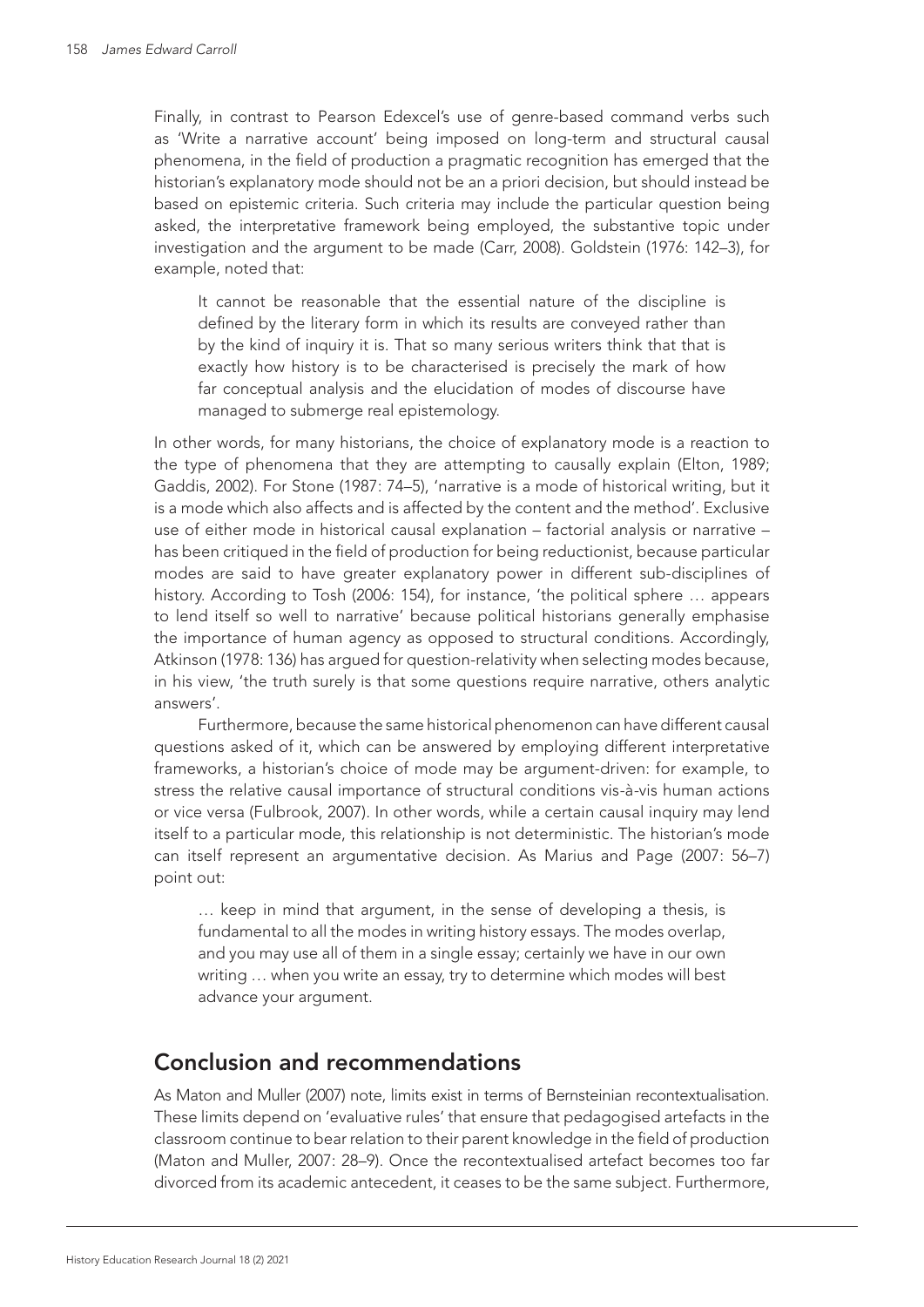Van Manen (1997: 61) argues that linguistic terms can become 'silted, crusted, or fossilised' in such a way that original contact with the experiences that the language signified is broken. In the case of terms such as 'historical narratives' for the purpose of causal explanation, we find students aged 14 to 18 being asked to produce 'school history genres' with a tenuous relationship with their purported analogues in the field of production. As we have seen, assumptions that at least one awarding body treat as self-evident – that, in history, narrative is inherently separate from causal explanation, and that the former is of a lower order to the latter – are not substantiated by a survey of philosophies of history, theories of history by practising historians and authentic historical explanations by historians in at least one historiography from the later twentieth century onwards.

While the process of recontextualisation necessarily demands adapting the parent knowledge to make it practicable for the purposes of schooling, the fact that some history teachers – freed of the restrictions placed on them by examination specifications – have constructed Key Stage 3 (ages 11–14 years) history curricula more obviously founded on trends in the field of production might suggest that the issue is not simply one of the inability of younger students to access this particular academic knowledge (for example, Foster and Goudie, 2019; Gadd, 2009; Rodker, 2019; Worth, 2014).

If the history curriculum designer approaches the recontextualisation of historical narrative for causal explanation at the expense of practical/ethical considerations, they may feel obliged to construct curricula that make explicit to students that a historian's choice of mode(s) is dependent on epistemological criteria such as the question asked, the student's interpretative framework, the substantive phenomena under investigation and the student's particular argument. To do so with students studying national examinations such as the GCSE and A level, however, would in some cases jeopardise their chances of success – even if the student's response was closer to knowledge produced in the field of production. Furthermore, because of high-stakes accountability and awarding bodies' reputation as a locus of authority for 'school history', such characterisations of the discipline may have implications for history curriculum design for younger students, where the examination specifications should not yet apply. For example, genre-based pedagogies have derived warrant for their taxonomies of school history genres for younger students in part from analysis of examination specifications (for example, Christie and Derewianka, 2008).

The discipline of history is itself a historical phenomenon. The status of the narrative mode in the field of production has undergone substantial changes since the mid twentieth century, with further developments almost inevitable. A necessary lag while academic knowledge is recontextualised is unavoidable. In the case of developments in school history curriculum design since the early twenty-first century it appears that the 'revival of narrative' has manifested itself in history curriculum design in England in the form of the theorisation of the extended writing movement and governmental reforms at Key Stage 3 and, to a lesser extent, Key Stage 4/GCSE. While Stone, however, claimed to have identified the 'revival of narrative' in the field of production in 1979, awarding bodies' continued insistence that the narrative mode is fundamentally separate from explanation, and of an inherently lower order, persists. This is an issue that Coffin began to broach in 2004:

The question that emerges from these observations of the wider context is 'what are the implications for the recontextualisation of historical knowledge at the level of secondary schooling? Are school history genres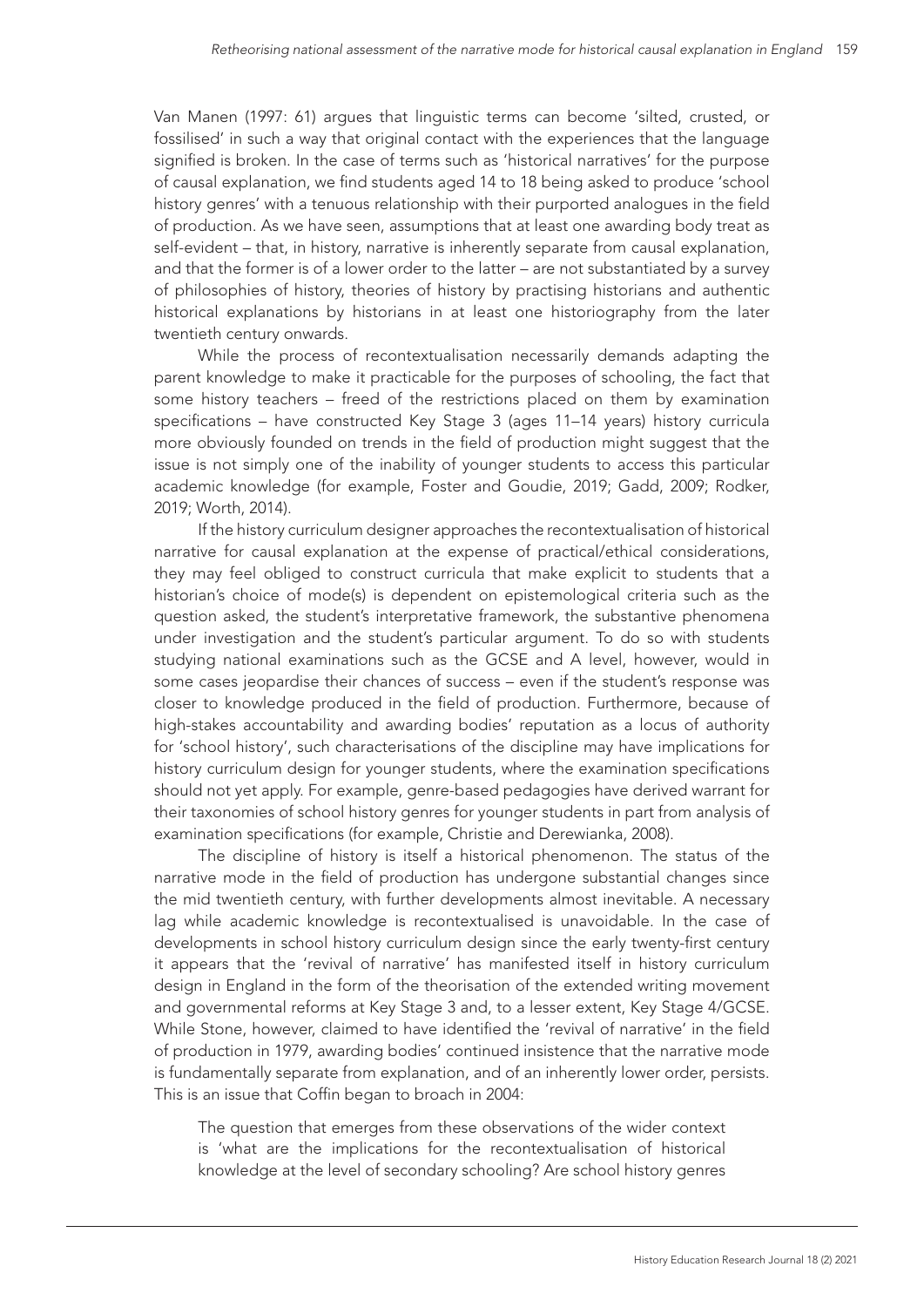stabilised for now? Or are they too evolving in response to the wider environment? (Coffin, 2004: 260)

For the recontextualising history curriculum designer, the discipline of history in the field of production is a moving target, with regular developments in areas such as substantive objectives of study, technical methods and interpretative frameworks. Inattention to such developments has resulted in national examinations continuing to privilege a particular conception of historical causal explanation that reached its apogee in the mid twentieth century, but which can no longer necessarily claim to be the dominant paradigm. In future, therefore, national examinations in history should be more explicitly and reiteratively referenced against developments in the field of production.

Not only is the discipline of history a moving target, but there are innumerable possible bullseyes for the recontextualising history curriculum designer to aim at, with many competing arguments available regarding which is the best to shoot for. As we have seen in the case of historical narrative for the purposes of causal explanation, practice in the field of production has become so pluralistic that it has led to a prevailing pragmatic ecumenicism. As a consequence, it is very difficult for a history curriculum designer to make a categorical claim about what historians do in the field of production that is both generally applicable *and* true. For example, while Pearson Edexcel state that candidates should 'avoid a narrative/descriptive approach; this undermines the analysis that is required for the higher levels' (for example, Pearson Edexcel, 2017: 35; 2018: 41; 2019a: 51), in the 1990s, a number of historians in the historiography of the Salem witch crisis employed the narrative approach precisely because, in their view, it provides greater explanatory power than the analytical mode (for example, Gragg, 1992; Hill, 1996; Hoffer, 1996, 1997; Le Beau, 1998; Rosenthal, 1993). In future, therefore, greater appreciation should be given to the essentially pluralistic nature of the historical discipline by ensuring that, if specific claims regarding historians' general practice are made, they are demonstrably substantiated with reference to the general practice in the field of production.

Finally, with command verbs necessitating responses in certain modes, in national examinations, genre is currently prioritised over epistemology. Instead, the prioritisation should be reversed, enabling students to employ the narrative or analytical mode (or a combination thereof) in light of the question being asked and the student's argument. In such a scenario, modes would not be demarcated or prioritised in terms of marks awarded. The merits of any causal explanation can only be judged in terms of its adequacy as a response to the particular question posed. Some philosophers have, therefore, noted that different types of causal questions may imply certain explanatory models in response, which in turn might have implications for the appropriacy of the mode (Atkinson, 1978; Mandelbaum, 1977; Van Bouwel and Weber, 2008).

For example, a candidate might be posed the following question and stimulus points, which demand focus on long-term structural conditions:

'It was the unusual political conditions operating in Massachusetts in 1692 that explain the extraordinary events in Salem.'

How far do you agree with this explanation of the Salem witch hunt of 1692?

You may use the following in your answer:

- The unusual political conditions operating in Massachusetts in 1692
- The Puritan world view.

Such a question, at least when the candidate discusses the structural conditions in the stimulus points, may perhaps be more amenable to a response in the analytic mode,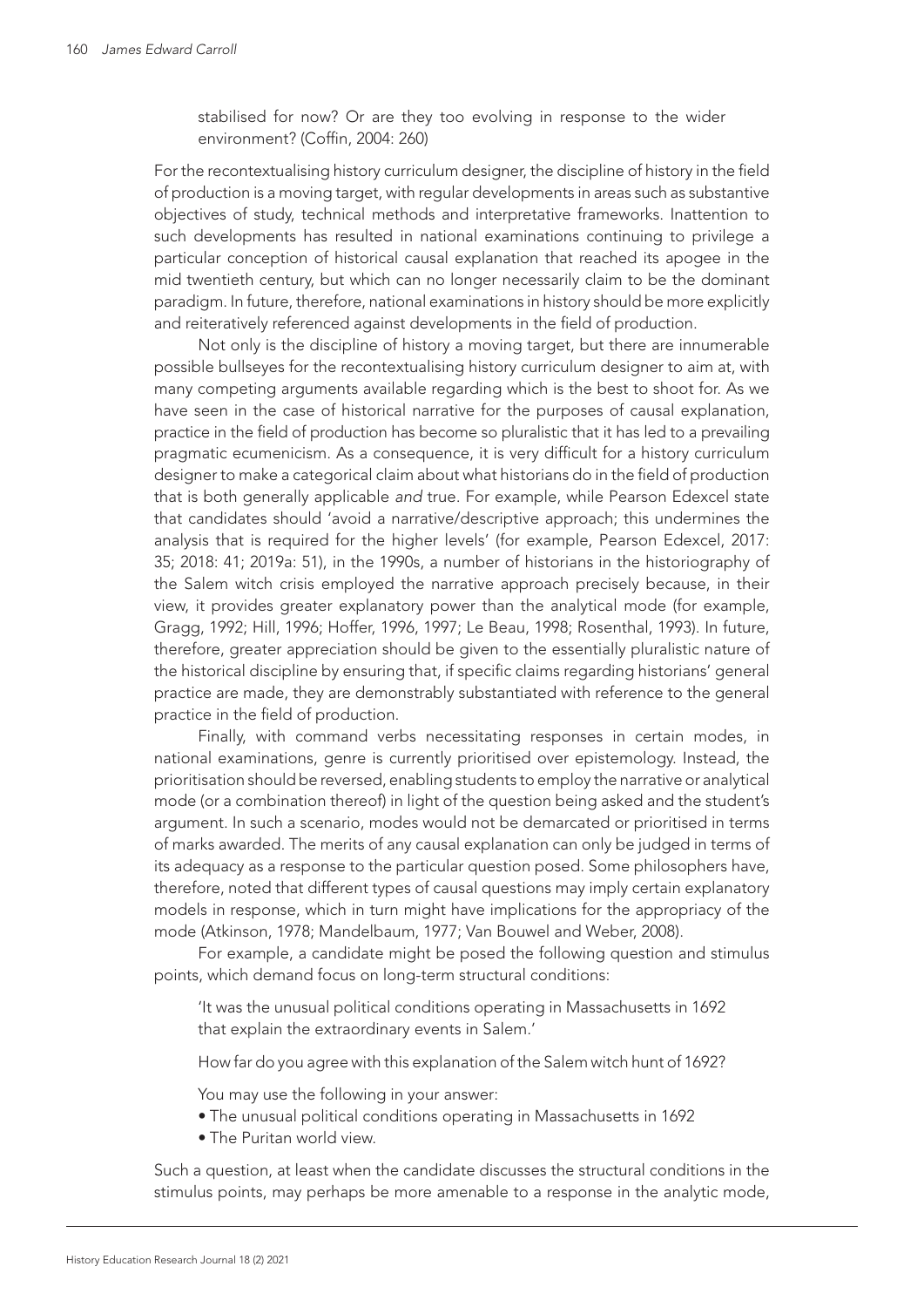although both modes should be permissible if the question set is answered. Similarly, a question more focused on shorter-term individual action might be asked, such as:

How far does the role of Governor Phips explain the end of the Salem witch hunt (1692–93)?

You may use the following in your answer:

- The role of Governor Phips
- The role of Increase Mather.

Such a question may lend itself more obviously to a narrative causal explanation, although successful responses in the analytic mode would also be credited. Finally, a question may be set so as to obviously permit either mode or combination thereof because a particular relevance relation is not built into it (Van Bouwel and Weber, 2008). Such questions would enable candidates to use the choice of mode as an argumentative choice to stress the relative causal importance of structural conditions in relation to individual actions or vice versa.

# Acknowledgements

Many thanks to my PhD supervisors Arthur Chapman and Jim McKinley for their time, support and guidance. Thanks also to Christine Counsell for her comments and suggestions.

#### Research ethics statement

The author declares that research ethics approval for this article was provided by the Research Ethics Committee of UCL Institute of Education.

### Conflicts of interest statement

The Editor-in-Chief of the *History Education Research Journal*, Arthur Chapman, is the author's doctoral supervisor. Besides this, the author declares no conflict of interest with this work.

### Notes on the contributor

James Edward Carroll is a history teacher at Esher Sixth Form College, Thames Ditton, Surrey, UK. He is also a PhD candidate at the UCL Institute of Education, UK, researching literacy in history curriculum design. He is an associate editor for the professional journal *Teaching History*, and he participates in the History Subject Working Group for the new inspection framework of the Office for Standards in Education, Children's Services and Skills (Ofsted).

# References

Atkinson, R.F. (1978) *Knowledge and Explanation in History: An introduction to the philosophy of history*. London: Macmillan.

Barzun, J. and Graff, H.F. (1985) *The Modern Researcher.* 4th ed. London: Harcourt Brace Jovanovich.

Bernstein, B. (1981) 'Codes, modalities, and the process of cultural reproduction: A model'. *Language and Society*, 10, 327–63. [www.jstor.org/stable/4167260.](http://www.jstor.org/stable/4167260)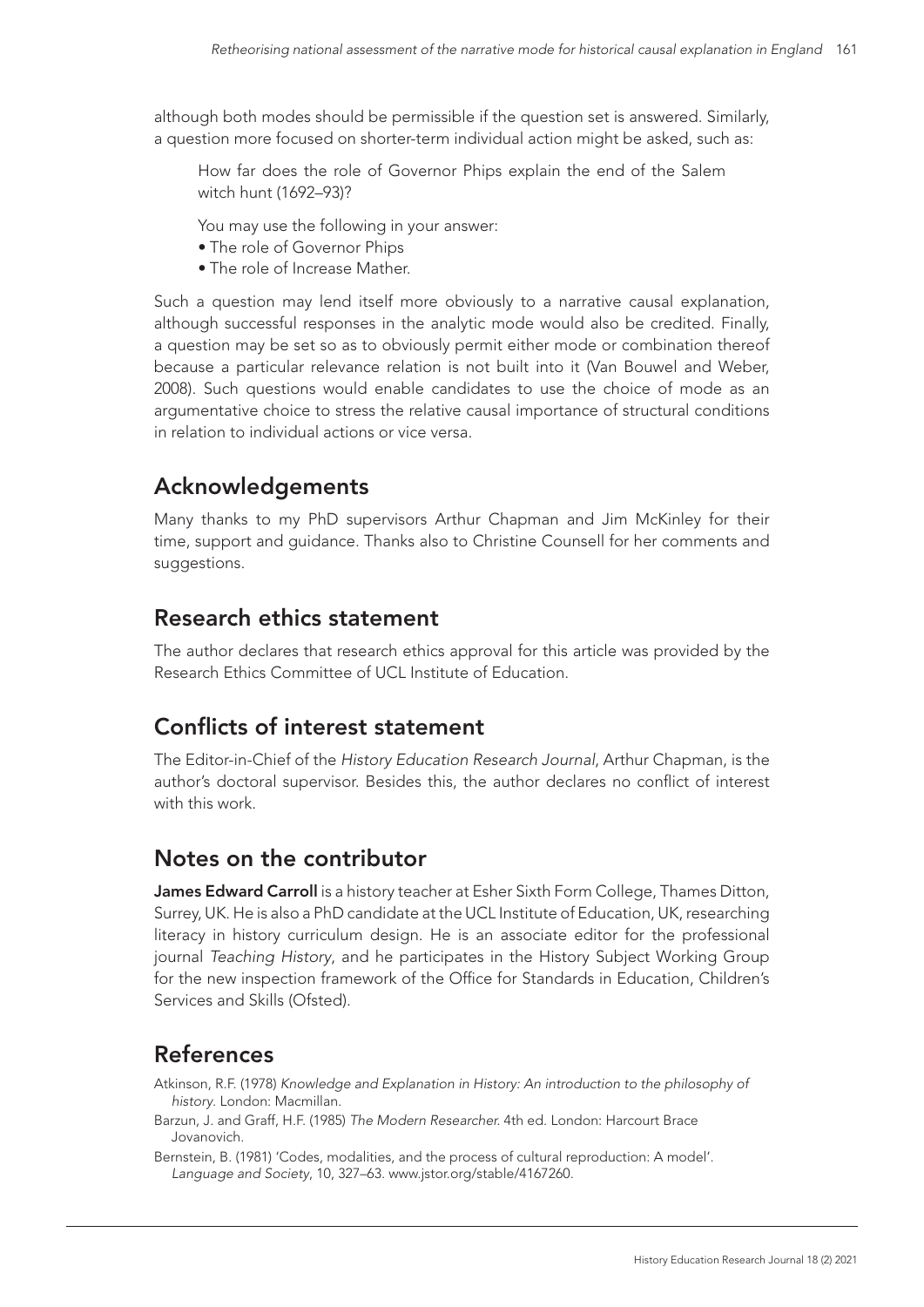- Bernstein, B. (1986) 'On pedagogic discourse'. In J.G. Richardson (ed.), *Handbook of Theory and Research for the Sociology of Education*. New York: Greenwood Press, 205–40.
- Bernstein, B. (2000) *Pedagogy, Symbolic Control and Identity*. London: Rowman and Littlefield.

Black, J. and MacRaild, D.M. (1997) *Studying History*. London: Macmillan.

- Boyer, P. and Nissenbaum, S. (1976) *Salem Possessed.* Cambridge, MA: Harvard University Press.
- Bryman, A. (1988) *Quantity and Quality in Social Research*. London: Routledge.
- Burke, P. (ed.) (1993) *New Perspectives on Historical Writing*. Cambridge: Polity Press.
- Byrom, J. (1998) 'Working with sources: Scepticism or cynicism? Putting the story back together again'. *Teaching History*, 91, 32–5. [www.jstor.org/stable/26236922](http://www.jstor.org/stable/26236922).
- Carr, D. (1986) *Time, Narrative, and History*. Bloomington: Indiana University Press.
- Carr, D. (2008) 'Narrative explanation and its malcontents'. *History and Theory*, 47 (1), 19–30. <https://doi.org/10.1111/j.1468-2303.2008.00433.x>.
- Carroll, J.E. (2019) 'Epistemic explanations for divergent evolution in discourses regarding students' extended historical writing in England'. *Journal of Curriculum Studies*, 51 (1), 100–20. [https://doi.org/10.1080/00220272.2018.1499805.](https://doi.org/10.1080/00220272.2018.1499805)
- Christie, F. and Derewianka, B. (2008) *School Discourse*. London: Continuum.
- Clark, C. (2013) *The Sleepwalkers: How Europe went to war in 1914*. London: Penguin.
- Coffin, C. (2004) 'Learning to write history: The role of causality'. *Written Communication*, 21 (3), 261–89.<https://doi.org/10.1177%2F0741088304265476>.
- Counsell, C. (2009) 'Interpretivism: Meeting our selves in research'. In E. Wilson (ed.), *School-Based Research: A guide for education students*. London: Sage, 251–76.
- Counsell, C. (2011) 'History teachers as curriculum makers: Professional problem-solving in secondary school history in England'. In B. Schüllerqvist (ed.), *Patterns of Research in Civics, History, Geography and Religious Education*. Karlstad: Karlstad University Press, 53–88.
- Crotty, M. (1998) *The Foundations of Social Research*. London: Sage.
- Demos, J. (1970) 'Underlying themes in the witchcraft of seventeenth-century New England'. *The American Historical Review*, 75 (5), 1311–26. <https://doi.org/10.1086/ahr/75.5.1311>.
- Demos, J. (1982) *Entertaining Satan: Witchcraft and the culture of early New England*. Oxford: Oxford University Press.
- Demos, J. (2008) *The Enemy Within: 2,000 years of witch-hunting in the Western World*. London: Viking.
- DfE (Department for Education) (2013) *History Programmes of Study: Key Stage 3 National Curriculum in England*. Accessed 13 July 2021. [https://assets.publishing.service.gov.uk/](https://assets.publishing.service.gov.uk/government/uploads/system/uploads/attachment_data/file/239075/SECONDARY_national_curriculum_-_History.pdf) [government/uploads/system/uploads/attachment\\_data/file/239075/SECONDARY\\_national\\_](https://assets.publishing.service.gov.uk/government/uploads/system/uploads/attachment_data/file/239075/SECONDARY_national_curriculum_-_History.pdf) [curriculum\\_-\\_History.pdf](https://assets.publishing.service.gov.uk/government/uploads/system/uploads/attachment_data/file/239075/SECONDARY_national_curriculum_-_History.pdf).
- DfE (Department for Education) (2014) *History: GCSE subject content*. Accessed 13 July 2021. [https://assets.publishing.service.gov.uk/government/uploads/system/uploads/attachment\\_data/](https://assets.publishing.service.gov.uk/government/uploads/system/uploads/attachment_data/file/310549/history_GCSE_formatted.pdf) [file/310549/history\\_GCSE\\_formatted.pdf](https://assets.publishing.service.gov.uk/government/uploads/system/uploads/attachment_data/file/310549/history_GCSE_formatted.pdf).
- Dray, W. (2006) 'Philosophy and historiography'. In M. Bentley (ed.), *Companion to Historiography*. London: Routledge, 763–82.
- Elton, G.R. (1989) *The Practice of History.* London: Fontana.
- Fischer, D.H. (1970) *Historians' Fallacies: Towards a logic of historical thought*. New York: Harper Perennial.
- Fordham, M. (2016) 'Realising and extending Stenhouse's vision of teacher research: The case of English history teachers'. *British Educational Research Journal*, 42 (1), 135–50. [https://doi.org/10.1002/berj.3192.](https://doi.org/10.1002/berj.3192)
- Foster, R. and Goudie, K. (2019) 'a b c D e?: Teaching Year 9 to take on the challenge of structure in narrative'. *Teaching History*, 175, 28–38. Accessed 13 July 2021. [www.history.org.uk/publications/](http://www.history.org.uk/publications/resource/9614/teaching-year-9-to-take-on-the-challenge-of-struct) [resource/9614/teaching-year-9-to-take-on-the-challenge-of-struct](http://www.history.org.uk/publications/resource/9614/teaching-year-9-to-take-on-the-challenge-of-struct).
- Fulbrook, M. (2007) *Historical Theory*. London: Routledge.
- Furay, C. and Salevouris, M.J. (2000) *The Methods and Skills of History: A practical guide*. 2nd ed. Wheeling, IL: Harland Davidson.
- Furet, F. (2001) 'From narrative history to problem-oriented history'. In G. Roberts (ed.), *The History and Narrative Reader*. London: Routledge, 269–80.
- Gadamer, H-G. (1976) *Philosophical Hermeneutics*. Berkeley: University of California Press.
- Gadd, S. (2009) 'Building memory and meaning: Supporting Year 8 in shaping their own big narratives'. *Teaching History*, 136, 34–41. Accessed 13 July 2021. [www.history.org.uk/secondary/](http://www.history.org.uk/secondary/resource/2693/building-memory-and-meaning) [resource/2693/building-memory-and-meaning](http://www.history.org.uk/secondary/resource/2693/building-memory-and-meaning).
- Gaddis, J. (2002) *The Landscape of History: How historians map the past.* Oxford: Oxford University Press.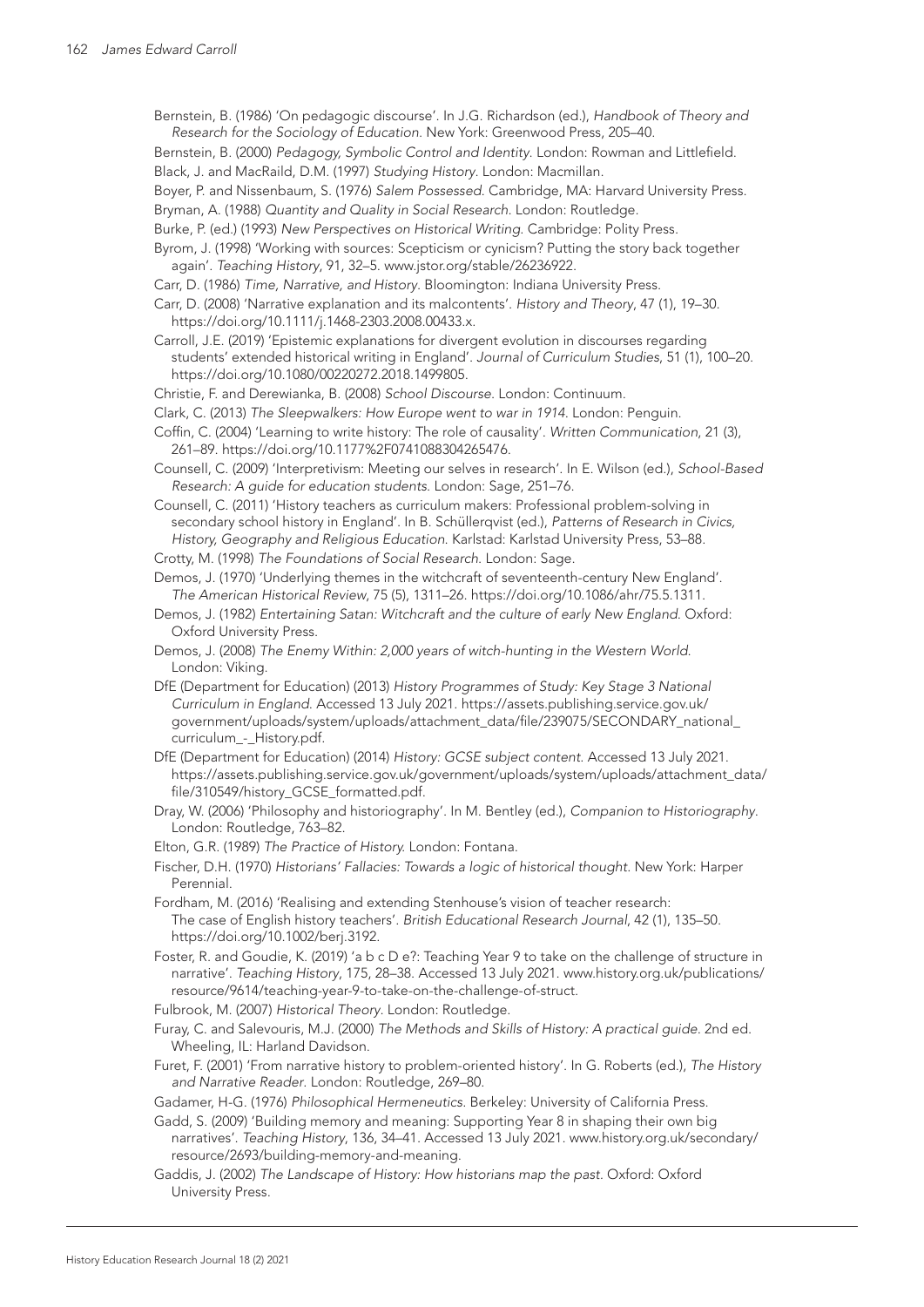Gallie, W.B. (1964) *Philosophy and the Historical Understanding*. London: Chatto and Windus.

Gildrie, R.P. (1993) 'Reviewed works(s): *The Salem Witch Crisis* by Larry Gragg'. *Journal of American History*, 80 (2), 640–1. <https://doi.org/10.2307/2079895>.

Goldstein, L.J. (1976) *Historical Knowing*. London: University of Texas Press.

Gragg, L. (1992) *The Salem Witch Crisis*. London: Prager.

Greven, Jr, P.J. (1974) 'Salem probed: *Salem Possessed: The social origins of witchcraft* by Paul Boyer and Stephen Nissenbaum'. *Reviews in American History*, 2 (4), 513–18. [https://doi.org/10.2307/2701067.](https://doi.org/10.2307/2701067)

Harrison, R. (2004) 'History and sociology'. In P. Lambert and P. Schofield (eds), *Making History: An introduction to the history and practices of a discipline*. London: Routledge, 138–49.

Hawkey, K. (2006) 'Mediating narrative in classroom history'. *International Journal of History Learning, Teaching and Research*, 6 (1), 1–10.

Heidegger, M. (1962) *Being and Time*. Oxford: Basil Blackwell.

Helo, A. (2016) 'Letting go of narrative history: The linearity of time and the art of recounting the past'. *European Journal of American Studies*, 11 (2). [https://doi.org/10.4000/ejas.11648.](https://doi.org/10.4000/ejas.11648)

Hewitson, M. (2015) *History and Causality*. London: Palgrave Macmillan.

Hexter, J.H. (1972) *The History Primer*. London: Allen Lane.

Hill, F. (1996) *A Delusion of Satan: The full story of the Salem witch trials.* London: Penguin.

Hoffer, P.C. (1996) *The Devil's Disciples: Makers of the Salem witch trials.* London: Johns Hopkins University Press.

Hoffer, P.C. (1997) *The Salem Witchcraft Trials: A legal history*. Lawrence: University of Kansas Press.

Husserl, E. (1931) *Ideas: General introduction to pure phenomenology.* London: Sage.

Jordanova, L. (2000) *History in Practice*. London: Arnold.

Karlsen, C.F. (1989) *The Devil in the Shape of a Woman: Witchcraft in colonial New England*. New York: Vintage.

Kemp, R. (2012) 'Thematic or sequential analysis in causal explanations?: Investigating the kinds of historical understanding that Year 8 and Year 10 demonstrate in their efforts to construct narratives'. *Teaching History*, 145, 32–43. Accessed 13 July 2021. [www.history.org.uk/secondary/](http://www.history.org.uk/secondary/resource/5128/thematic-or-sequential-analysis-in-causal-explanat) [resource/5128/thematic-or-sequential-analysis-in-causal-explanat.](http://www.history.org.uk/secondary/resource/5128/thematic-or-sequential-analysis-in-causal-explanat)

Lambert, P. and Schofield, P. (eds) (2004) *Making History: An introduction to the history and practices of a discipline*. London: Routledge.

Lang, S. (2003) 'Narrative: The under-rated skill'. *Teaching History*, 110, 8–15. Accessed 13 July 2021. [www.history.org.uk/secondary/resource/60/narrative-the-under-rated-skill.](http://www.history.org.uk/secondary/resource/60/narrative-the-under-rated-skill)

Le Beau, B.F. (1998) *The Story of the Salem Witch Trials*. Upper Saddle River, NJ: Prentice Hall.

Lowenthal, D. (1997) *The Past is a Foreign Country*. Cambridge: Cambridge University Press.

Mabbett, I.W. (2007) *Writing History Essays: A student's guide*. Basingstoke: Palgrave Macmillan.

Macfarlane, R. (2003) *Mountains of the Mind: The history of a fascination*. London: Granta.

MacKenthun, G. (1995) 'Reviewed work(s): *Salem Story: Reading the witch trials of 1692* by Bernard Rosenthal'. *Journal of American Studies*, 29 (2), 257–8.

Mandelbaum, M. (1977) *The Anatomy of Historical Knowledge*. London: Johns Hopkins University Press.

Marius, R. and Page, M.E. (2007) *A Short Guide to Writing about History*. London: Pearson Longman.

Marton, F. (1986) 'Phenomenography: A research approach to investigating different understandings of reality'. *Journal of Thought*, 21 (3), 28–49. [https://www.jstor.org/stable/42589189.](https://www.jstor.org/stable/42589189)

Marwick, A. (2001) *The New Nature of History: Knowledge, evidence, language.* London: Palgrave. Maton, K. and Muller, J. (2007) 'A sociology for transmission of knowledges'. In F. Christie and

J.R. Martin (eds), *Language, Knowledge and Pedagogy*. London: Continuum, 14–33.

Maza, S. (2017) *Thinking about History*. London: University of Chicago Press.

McCullagh, C.B. (1969) 'Narrative and explanation in history'. *Mind*, 78 (310), 256–61. <https://doi.org/10.1093/mind/LXXVIII.310.256>.

Megill, A. (2007) *Historical Knowledge, Historical Error: A contemporary guide to practice.* London: University of Chicago Press.

Merleau-Ponty, M. (1962) *Phenomenology of Perception*. London: Routledge & Kegan Paul.

Munslow, A. (2007) *Narrative and History*. Basingstoke: Palgrave Macmillan.

Munz, P. (2006) 'The historical narrative'. In M. Bentley (ed.), *Companion to Historiography*. London: Routledge, 851–72.

Ortega y Gasset, J. (1958) *Man and Crisis*. New York: Norton.

Palmer, R.E. (1969) *Hermeneutics: Interpretation theory in Schleiermacher, Dilthey, Heidegger, and Gadamer*. Evanston, IL: Northwestern University Press.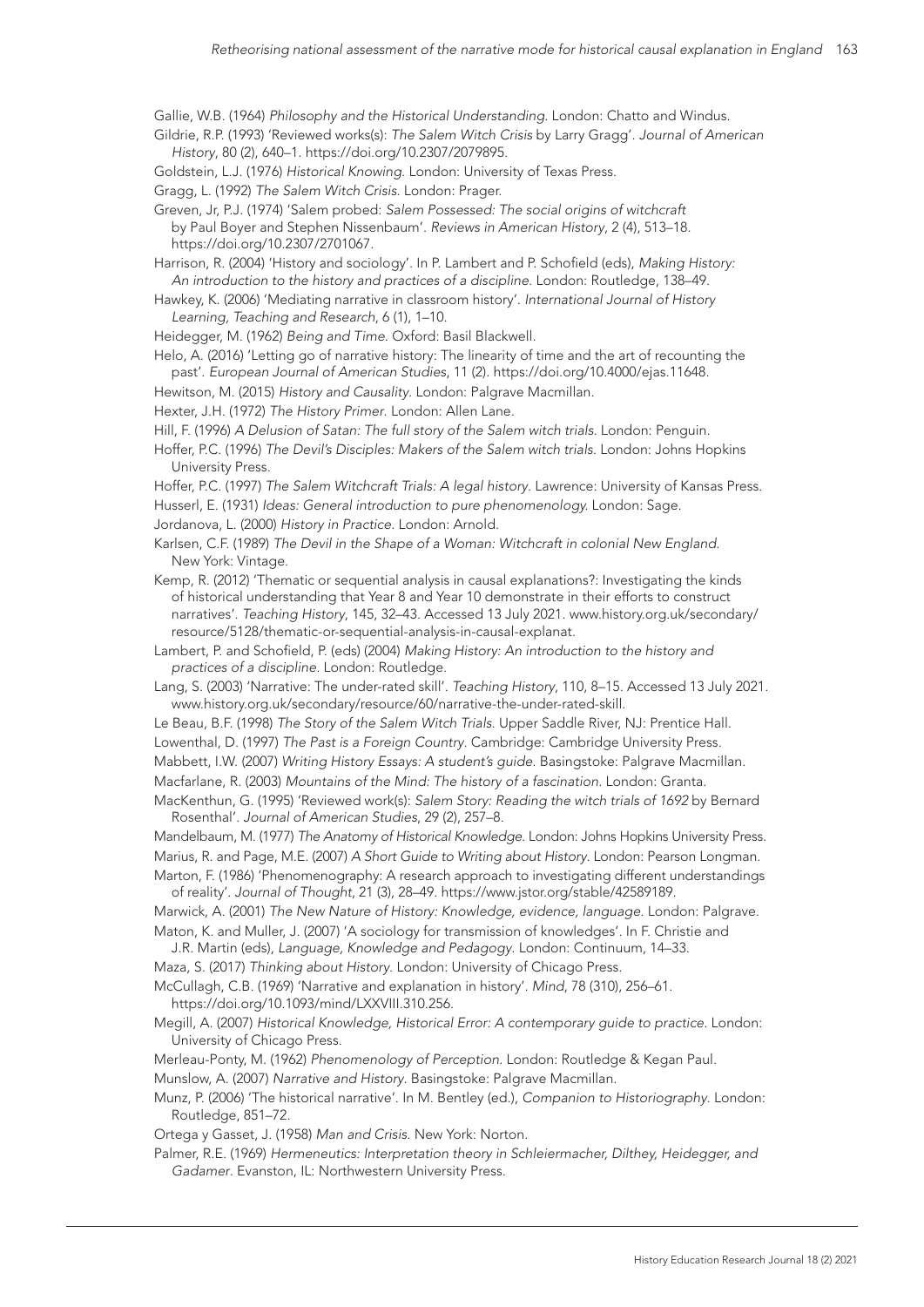Pearson Edexcel (2015a) *Your guide to AS and A level History from 2015*. Accessed 2 August 2021. [https://qualifications.pearson.com/content/dam/pdf/A%20Level/History/2015/teaching-and](https://qualifications.pearson.com/content/dam/pdf/A%20Level/History/2015/teaching-and-learning-materials/A-%20guide-to-AS-and-A-level-History-from-2015.pdf)[learning-materials/A-%20guide-to-AS-and-A-level-History-from-2015.pdf](https://qualifications.pearson.com/content/dam/pdf/A%20Level/History/2015/teaching-and-learning-materials/A-%20guide-to-AS-and-A-level-History-from-2015.pdf).

Pearson Edexcel (2015b) *Getting Started Guide: GCSE (9-1) History – Pearson Edexcel Level 1/ Level 2 GCSE (9-1) in History (1HI0)*. Accessed 2 August 2021. [https://qualifications.pearson.com/](https://qualifications.pearson.com/content/dam/pdf/GCSE/History/2016/misc/gcse-history-getting-started.pdf) [content/dam/pdf/GCSE/History/2016/misc/gcse-history-getting-started.pdf.](https://qualifications.pearson.com/content/dam/pdf/GCSE/History/2016/misc/gcse-history-getting-started.pdf)

Pearson Edexcel (2015c) *How Our Assessments Give Every Student the Chance to Succeed: GCSE (9-1)*. Accessed 2 August 2021. [https://qualifications.pearson.com/content/dam/pdf/GCSE/](https://qualifications.pearson.com/content/dam/pdf/GCSE/History/2016/Teaching-and-learning-materials/gcse-9-1-history-assessment-guide.pdf) [History/2016/Teaching-and-learning-materials/gcse-9-1-history-assessment-guide.pdf](https://qualifications.pearson.com/content/dam/pdf/GCSE/History/2016/Teaching-and-learning-materials/gcse-9-1-history-assessment-guide.pdf).

Pearson Edexcel (2016) *Paper 2 Specimen Papers: History – Pearson Edexcel Level 1/Level 2 GCSE (9-1) in History (1HI0)*. Accessed 21 July 2021. [https://qualifications.pearson.com/content/dam/](https://qualifications.pearson.com/content/dam/pdf/GCSE/History/2016/specification-and-sample-assessments/gcse-history-paper-2-specimen-papers.pdf) [pdf/GCSE/History/2016/specification-and-sample-assessments/gcse-history-paper-2-specimen](https://qualifications.pearson.com/content/dam/pdf/GCSE/History/2016/specification-and-sample-assessments/gcse-history-paper-2-specimen-papers.pdf)[papers.pdf](https://qualifications.pearson.com/content/dam/pdf/GCSE/History/2016/specification-and-sample-assessments/gcse-history-paper-2-specimen-papers.pdf).

Pearson Edexcel (2017) *Examiners' Report June 2017: GCE History 9HI0 33*. Accessed 21 July 2021. [https://qualifications.pearson.com/content/dam/pdf/A-Level/History/2015/Exam](https://qualifications.pearson.com/content/dam/pdf/A-Level/History/2015/Exam-materials/9HI0_33_pef_20170816.pdf)[materials/9HI0\\_33\\_pef\\_20170816.pdf.](https://qualifications.pearson.com/content/dam/pdf/A-Level/History/2015/Exam-materials/9HI0_33_pef_20170816.pdf)

Pearson Edexcel (2018) *Examiners' Report June 2018: GCE History 9HI0 33*. Accessed 21 July 2021. [https://qualifications.pearson.com/content/dam/pdf/A-Level/History/2015/Exam](https://qualifications.pearson.com/content/dam/pdf/A-Level/History/2015/Exam-materials/9HI0_33_pef_20180815.pdf)[materials/9HI0\\_33\\_pef\\_20180815.pdf.](https://qualifications.pearson.com/content/dam/pdf/A-Level/History/2015/Exam-materials/9HI0_33_pef_20180815.pdf)

Pearson Edexcel (2019a) *Examiner Report – Option 33 – June 2019. Option 33 – The witch craze in Britain, Europe and North America, c1580–c1750*. Accessed 2 August 2021. [https://qualifications.](https://qualifications.pearson.com/content/dam/secure/silver/all-uk-and-international/a-level/history/2015/exam-materials/9HI0_33_pef_20190815.pdf) [pearson.com/content/dam/secure/silver/all-uk-and-international/a-level/history/2015/exam](https://qualifications.pearson.com/content/dam/secure/silver/all-uk-and-international/a-level/history/2015/exam-materials/9HI0_33_pef_20190815.pdf)[materials/9HI0\\_33\\_pef\\_20190815.pdf](https://qualifications.pearson.com/content/dam/secure/silver/all-uk-and-international/a-level/history/2015/exam-materials/9HI0_33_pef_20190815.pdf) (requires login).

Pearson Edexcel (2019b) *Pearson Edexcel GCSE (9-1) 1HI0/P3 The American West, c1835–c1895*. Accessed 2 August 2021. [https://qualifications.pearson.com/content/dam/secure/silver/all-uk](https://qualifications.pearson.com/content/dam/secure/silver/all-uk-and-international/gcse/history/2016/exam-materials/1HI0_P3_que_20190607.pdf)[and-international/gcse/history/2016/exam-materials/1HI0\\_P3\\_que\\_20190607.pdf](https://qualifications.pearson.com/content/dam/secure/silver/all-uk-and-international/gcse/history/2016/exam-materials/1HI0_P3_que_20190607.pdf) (requires login).

Pearson Edexcel (2021) *GCSE (9-1) History: Sample Assessment Materials (Question Papers) – Pearson Edexcel Level 1/Level 2 GCSE (9-1) in History (1HI0). First teaching from September 2016. First certification from 2018. Issue 3.* Accessed 21 July 2021. [https://qualifications.pearson.](https://qualifications.pearson.com/content/dam/pdf/GCSE/History/2016/specification-and-sample-assessments/GCSE_(9-1)_History_SAMs_MS_Issue_3.pdf) [com/content/dam/pdf/GCSE/History/2016/specification-and-sample-assessments/GCSE\\_\(9-](https://qualifications.pearson.com/content/dam/pdf/GCSE/History/2016/specification-and-sample-assessments/GCSE_(9-1)_History_SAMs_MS_Issue_3.pdf) [1\)\\_History\\_SAMs\\_MS\\_Issue\\_3.pdf.](https://qualifications.pearson.com/content/dam/pdf/GCSE/History/2016/specification-and-sample-assessments/GCSE_(9-1)_History_SAMs_MS_Issue_3.pdf)

Ray, B.C. (2015) *Satan and Salem: The witch-hunt crisis of 1692.* London: University of Virginia Press. Renier, G.J. (1950) *History: Its purpose and method*. London: Allen and Unwin.

Ricoeur, P. (1984) *Time and Narrative Volume 1*. Chicago, IL: University of Chicago Press.

Ritter, H. (1986) *Dictionary of Concepts in History*. London: Greenwood Press.

- Roberts, G. (1996) 'Narrative history as a way of life'. *Contemporary History*, 31 (1), 221–8. <https://doi.org/10.1177/002200949603100111>.
- Roberts, G. (ed.) (2001) *The History and Narrative Reader*. London: Routledge.

Roberts, G. (2006) 'History, theory and the narrative turn in IR'. *Review of International Studies*, 32 (4), 703–14. <https://doi.org/10.1017/S0260210506007248>.

Rodker, A. (2019) 'Austin's narrative: An exploratory case study, with Year 8, into what kinds of feedback help students produce better historical narratives of the interwar years'. *Teaching History*, 174, 8–15. Accessed 13 July 2021. [www.history.org.uk/secondary/categories/611/](http://www.history.org.uk/secondary/categories/611/resource/9567/what-kinds-of-feedback-help-students-produce-bette) [resource/9567/what-kinds-of-feedback-help-students-produce-bette.](http://www.history.org.uk/secondary/categories/611/resource/9567/what-kinds-of-feedback-help-students-produce-bette)

Rosenthal, B. (1993) *Salem Story: Reading the witch trials of 1692.* Cambridge: Cambridge University Press.

Roth, P.A. (1988) 'Narrative Explanations: The case of history'. *History and Theory*, 27 (1), 1–13. [https://www.jstor.org/stable/41303866.](https://www.jstor.org/stable/41303866)

Roth, P.A. (1989) 'How narratives explain'. *Social Research*, 56 (2), 449–78. [https://www.jstor.org/](https://www.jstor.org/stable/40970551) [stable/40970551](https://www.jstor.org/stable/40970551).

Silverman, H.J. (1984) 'Phenomenology: From hermeneutics to deconstruction'. *Research in Phenomenology*, 14, 19–34. <https://doi.org/10.1163/156916484X00024>.

Spielberg, H. (1982) *The Phenomenological Movement: A historical introduction*. Boston: Martinus Nijjoff.

Stanford, M. (1994) *A Companion to the Study of History.* Oxford: Blackwell.

Stanford, M. (1998) *An Introduction to the Philosophy of History*. Oxford: Blackwell.

Stone, L. (1979) 'The revival of narrative: Reflections on a new old history. *Past & Present*, 85 (1), 3–24. [https://doi.org/10.1093/past/85.1.3.](https://doi.org/10.1093/past/85.1.3)

Stone, L. (1987) *The Past and the Present Revisited.* London: Routledge & Kegan Paul.